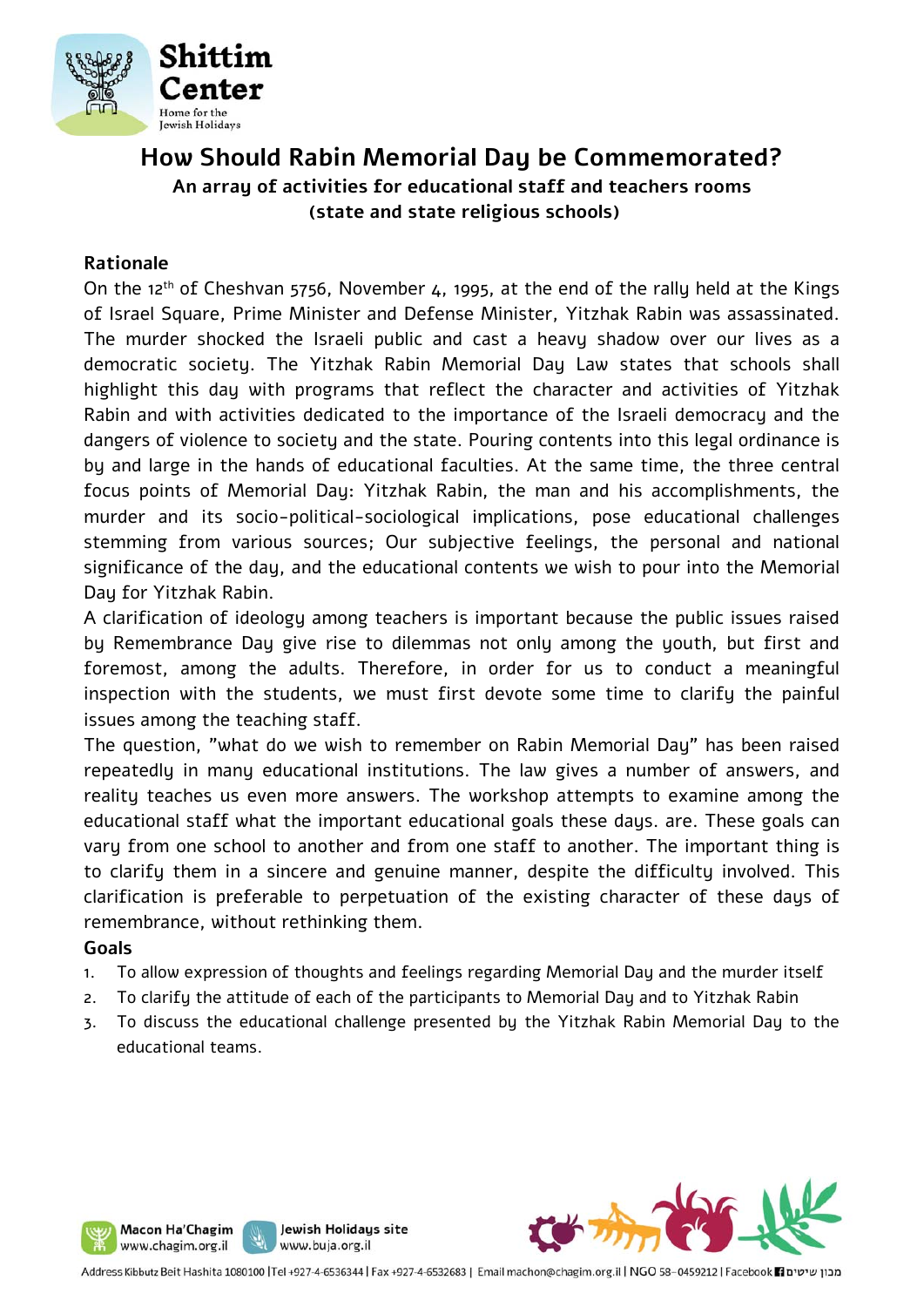

## **Procedure**

#### **Part One: Pairs Activity with 7 Narratives**

In consistence with the goal: to allow expressions of thoughts and feelings in regard of the day of remembrance and murder it self

To the moderator: A narrative is a concept with several different and changing meanings. A narrative is the interpretation of a particular viewpoint of the world, formulated by a cultural or personal perspective. In recent years the meaning of this term was broadened, and it also implies building a story through a particular point of view. The use of narratives that is the way people tell themselves and the world about events, is a familiar and important way of dealing with events that have various viewpoints. Therefore, we proposed to examine the significance of Memorial Day through the stories of different members of the Israeli society who have different perspectives on the event.

Divide the crowd into pairs. Each pair is given two narratives cards. (Attached as an appendix to this document)

The narratives cards contain references, from personal angles written by various individuals who responded to Rabin's assassination and to the mourning period immediately following the murder. Each narrative contains a personal story with broader social and normative statements. In each pair, the narratives are to be read to one another and they are both asked to express their feelings about the texts they will have read. Sample questions that can be asked in pairs:

**EX How do you feel about this narrative?** 

- The narratives you are presented with portray the personal tale of each of their authors. Based on the excerpt you've read, make three statements that, in your opinion, the author choose to convey to you.
- The excerpts reflect various feelings in the Israeli society. Which sectors to you believe is represented by the excerpt you chose. Does the narrative, in your opinion reflect broad feelings of the public? Have you come across narratives that reflect a totally different sense, in your group? If so, present it.
- Does the narrative remind you of your personal feelings?

Jewish Holidays site

www.buja.org.il

Macon Ha'Chagim www.chagim.org.il

 The personal stories are also intermingled with social statements. In two statements express the social idea presented by the writer. Do you agree with it or does it make you feel uncomfortable?

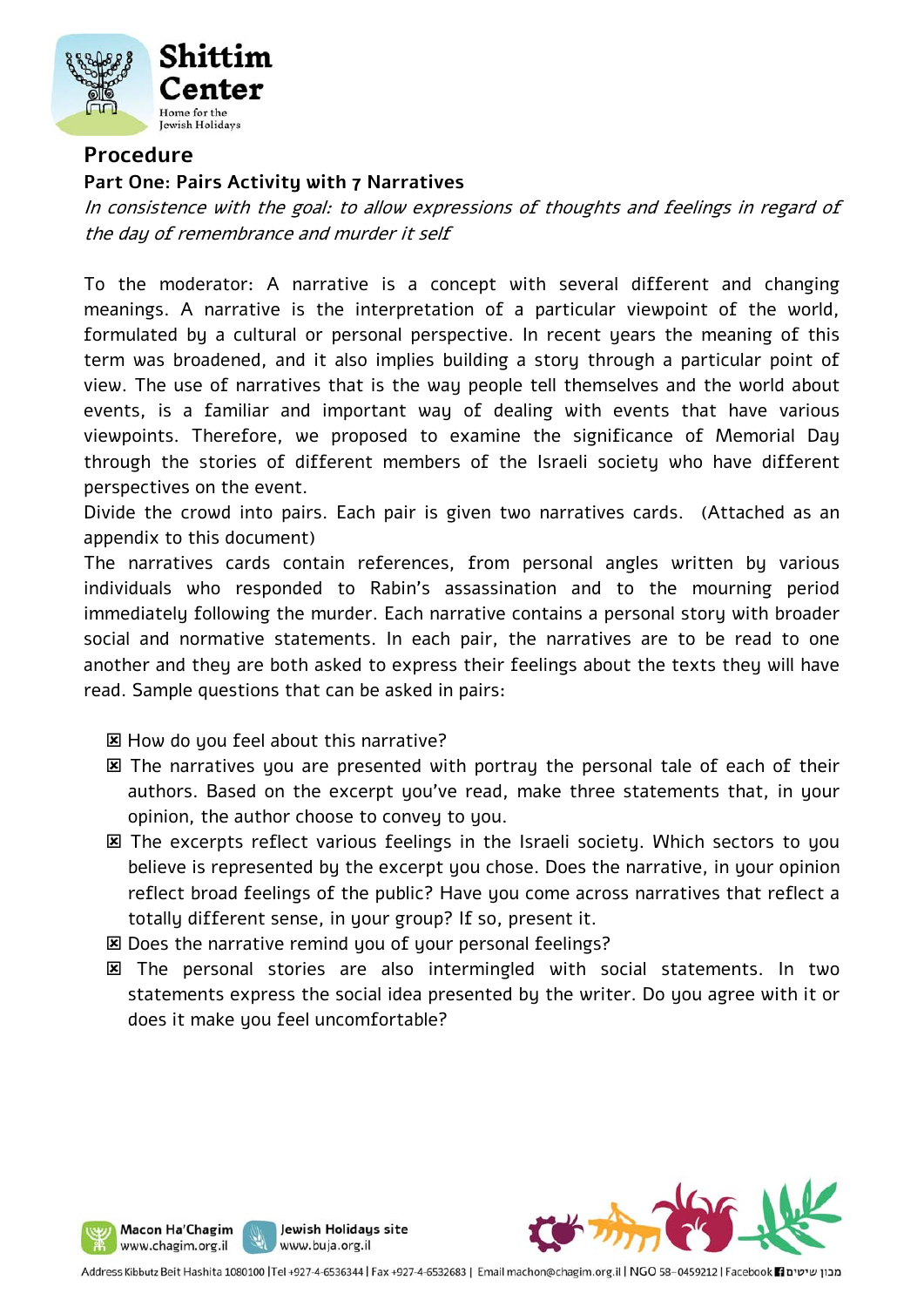

## **Part two: Group Activity**

In accordance with the goals: To allow expressions of personal thoughts and feelings in regard to the Memorial Day and to the assassination itself to verify the attitude of each participant to the Yitzhak Rabin Memorial Day

Questions for General Discussion:

- How did you feel while feeling the various stories?
- $\boxtimes$  In your opinion, do the different narratives represent the different points of view of the Israeli society in its regard to Rabin's assassination and/or to the Yitzhak Rabin Memorial Day?
- Is it possible to associate the narratives to clearly identified groups in the Israeli society?
- Were there narratives that were missing anything?
- Is it possible to conduct such an exercise concerning other Israeli memorial days? (IDF Fallen Soldier's Memorial Day and the Holocaust Memorial Day)

 To the coordinator: You may wish to conduct a comparison between the other national memorial days using the chart attached to this document to point out the similarities and differences between the three official memorial daus in Israel

- **EX Do the narratives differ fundamentally from one another? Why?**
- $\boxtimes$  In this exercise we chose to portray narratives written closely after the murder. What, in your opinion, if at all, has changed in the attitude of various sectors, to the murder and to Memorial Day?
- In your opinion are there differences between attitudes towards the murder to those concerning the Memorial Day? If so, why are there such differences?



www.chagim.org.il www.buja.org.il Address Kibbutz Beit Hashita 1080100 |Tel +927-4-6536344 | Fax +927-4-6532683 | Email machon@chagim.org.il | NGO 58-0459212 | Facebook 1 מבון שיטים

Jewish Holidays site

Macon Ha'Chagim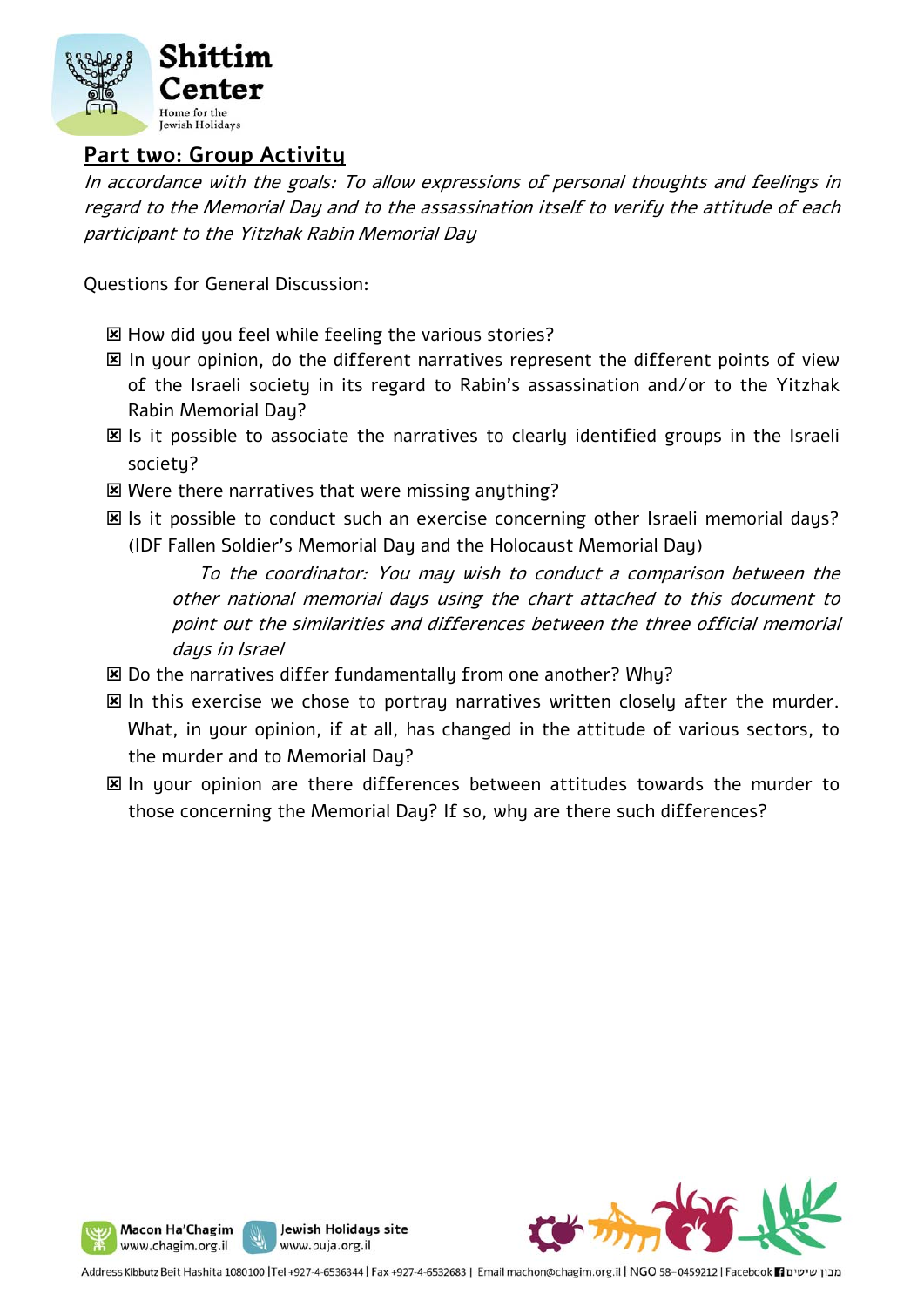

## **Part Three: Study Session**

In accordance with the goal: To verify the attitude of each of the participants to Yitzhak Rabin's Memorial Day

You are being presented with a source page for group study.

To the moderator: The sources in the compilation portray dilemmas, questions and issues concerning ways to deal with the assassination of Yitzhak Rabin.

The page presents general questions for contemplation and in-depth study - also reflected in the summarizing questions. The purpose of the study is to enhance the initial discussion about the narratives (being, on the most, personal and emotional) in order to arrive at an in-depth sociological and cultural discussion in light of the variety of sources gleaned from Jewish tradition and culture.

For this activity you are provided with an appendix, which is an excerpt of an essay, "We Shall Search our Ways and Inspect them" by Rabbi Aaron Lichtenstein, that expounds on the question raised in source no. 2. It is recommended that the text is read as a preface for this activity.

1. That although there are transgressions worse than bloodshed, there is none that entail the destruction of the world's existence as bloodshed does. Even idol worship, and needless to say, incest or desecration of Shabbat – are not like bloodshed: Since these are sins between man and the Holy One Blessed be He, but bloodshed is a sin between man and his fellow man. And whoever has committed this sin, is a totally wicked person; And none of the commandments he had observed throughout his entire life shall overweigh this crime and they shall not save him from judgement – as it says, "A man is oppressed by the blood of a soul..."

Mishneh Torah of Maimonides, Book of *Nezikim*, Chapter 4

2. In the Gemara, in Yerushalmi, in Tosefta and in Sifrei, it states:

"Our rabbis have taught: There is a story told of two priests who were equal and had simultaneously ascended the ramp leading to the alter. One of them neared the other and stabbed him in the heart. Rabbi Tzaddok stood on the steps leading to the Temple hall and said: Brethren of the House of Israel listen: it says, 'If you find a corpse in the field – your elders and judges shall go out'. On what do we bring a beheaded heifer, on what occurs in the city or – in the Temple courts? So the entire crowd burst out crying. A father of a man who was having convulsions came close and said: Here is your atonement, my son is still quivering and the knife has not yet been defiled. To show you that the issue of purified vessels was more severe in their eyes than bloodshed. Likewise, it is written, "And also Menashe spilled clean blood that filled Jerusalem completely from one edge to another". (Yoma 23)





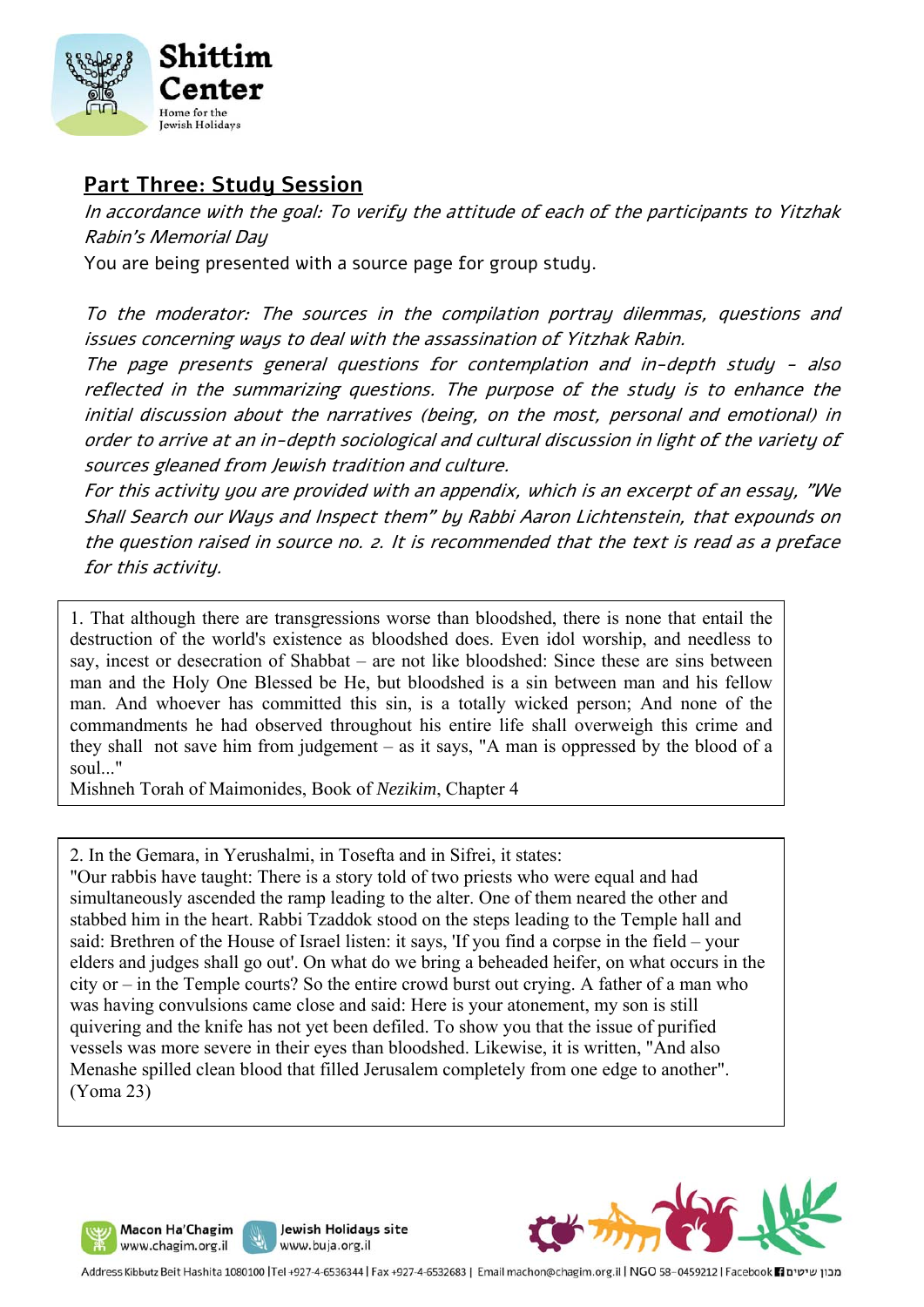

3. **"And shall you be angry with the entire community?" I have Never Baked with Blood** Yosef Ozer In the Tel Aviv Square there is a sign: "Killed by a donner of a skullcap" and anyone who came near –move away I arrive with a transparent skullcap, I am directly suspected of murder. I know that my Matzot are white, That I have never baked with blood And how is the skullcap of Maimonides, leader of kingdom and spirit, Is blushing of suspicion In a cruel identification procession The *Tallit* of the Gaon of Vilna also seeps, The *Shtreimel* of the Rabbi is burning somewhere And the safety pin the Jewish virgin stuck in her thigh is dragged throughout history Of all like a glance in the eyes of "the Eternal Jew" of Samuel Hirshenberg running barefoot through crosses in Sheikh Munis, which is Ramat Aviv And my grandfather, may he rest in peace; the tarbush on his head is probably turning red, in the black and white portrait from Bagdad Yet the inscription in the square has not calmed down, it still shoots bullets At the time the Jew is quickly baked out of flour and water Oh, Zionism you have hidden behind the corpse of Yitzhak Oh, a wound of entry And my white Matzot are white, Oh, I, who have not baked with blood And what does my heart tell me From: http://www.notes.co.il/uripaz/14393.asp

4. The Story of Cain and Abel

Genesis 4, 8

And Cain said to Abel his brother, and when they were in the field, Cain got up to Abel his brother and slew him. And G-d said to Cain: Where is Abel your brother? And he said, I do not know, am I my brother's keeper. And he said, what have you done, the voice of your brother's blood screams to me from the earth<sup>2</sup>.

: "Cursed are you from the earth that opened its mouth to take the blood of your brother from you, When you work the ground, it will no longer yield its crops for you. You will be a restless wanderer on the earth.(4:11-12)

"And to Cain and to his offering, he did not turn" (4,5)

Said Cain: I had believed that the world was created with kindness, and now I see that there is no honesty and justice, there is no judgement and no judge, there is no reward and no compensation, rather, the creator is sovereign in his world and prejudice prevails before him, since if this was not the case, why did he favor Abel and accepted his offering and did not receive my offering nor did he greet me graciously?<sup>11</sup>

L. Ginzberg, Legends of the Jews (Rabbi M' HaCohen translator, Ramat Gan 5766, page 71.

**What is the feeling of a public or an individual who senses his voice is not heard?** 







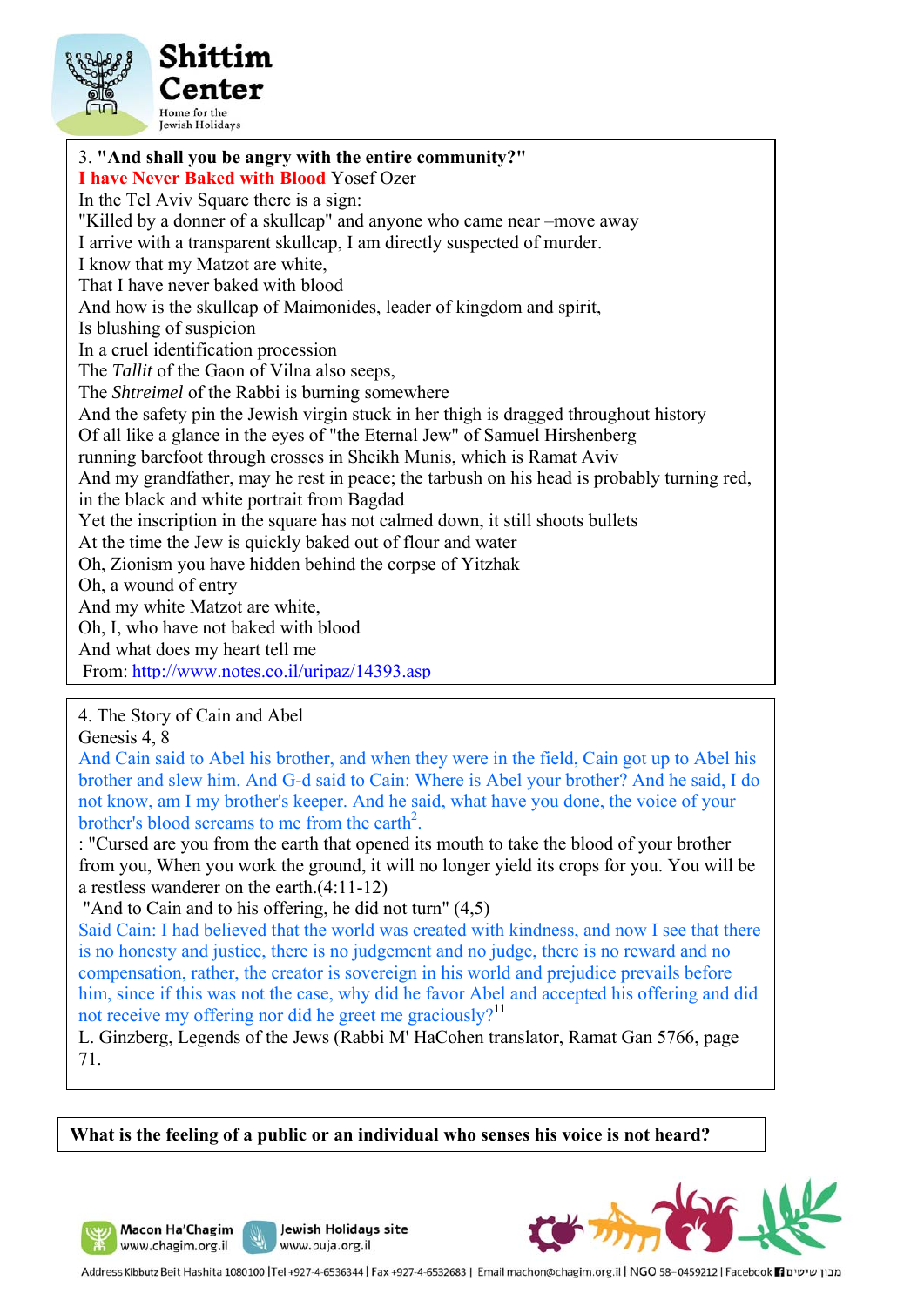

## 5. **The Tension Between a Structured Doctrine and Complexity The Place Where We are Right /Yehuda Amichai**

From the place where we are right There will never grow Flowers in spring.

The place where we are right Is hard and trampled Like a yard.

Yet doubts and loves make the world as loose as a mole, as ploughed earth.

And you shall hear a whisper in the place where the house that that was destroyed had been.

From Yehuda Amichai – Several Poems







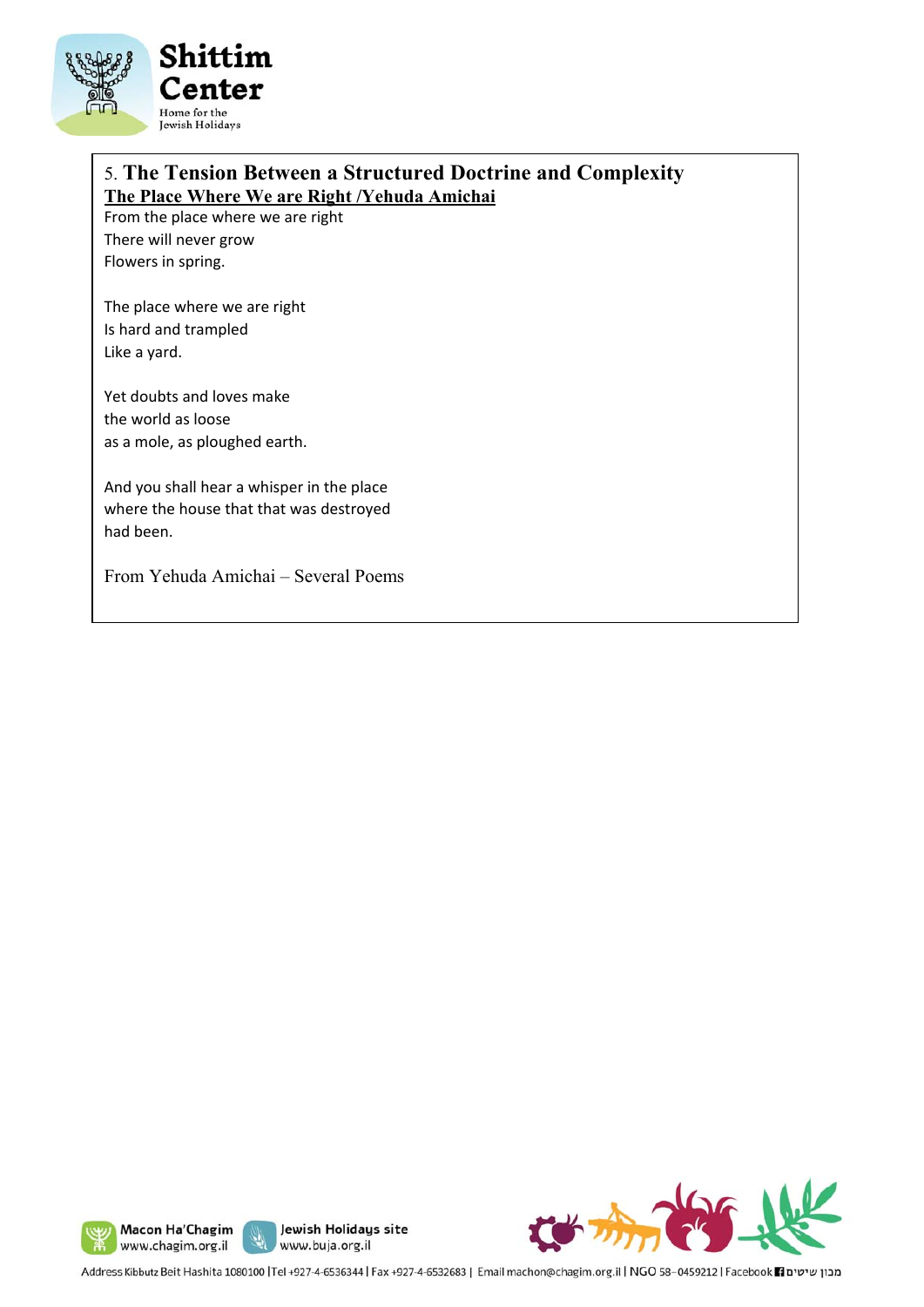

 6 **.From the Verdict in the Court Case of Yigal Amir – Murderer of Prime Minister Yitzhak Rabin** 

Judge Edmond Levi:

**"The commandment to honor the leader is from the Torah -" You shall not revile G-d, nor curse a ruler of your people"** (Exodus 22:27), and it is not superfluous to emphasize that the verse saw fit to deal in the same verse with " God "and the " ruler" ...

More important is the fact that life was sanctified in the cradle of our birth as a people, when we were commanded in Horev, "You shall not murder." This precept must beat in the heart of every civilized individual. Let alone the heart of a Jew who took upon himself willingly to fulfill the 613 commandments. The importance of this command led our Sages to add to it layer upon layer, in order to fortify its position and give it more validity.

- A. "If one sheds blood it is as if he minimizes the image of G-d and the countenance of G-d" (Shabbat 33: 5)
- B. "The first Temple was destroyed due to bloodshed" (Yoma 9: 6)
- C. "The shedding of blood defiles the land and causes the Divine Spirit to depart from Israel" (Yoma  $85 \cdot 1$
- D. "The Almighty is distressed about the blood of the wicked that is spilled, let alone the blood of the righteous" (Chagiga, 15: 7)
- H. Finally we will quote Maimonides' words in the Mishneh Torah, The Book of Nezikim, Laws of a Killer and the Preservation of the Soul, 4: 9.

 "That although there are transgressions worse than bloodshed, there is none that contain the destruction of the world's existence such as bloodshed. Since those are sins between man and the Holy One Blessed be He, but bloodshed is a sin between man and his fellow man. And whoever has committed this sin, is an absolute evil person; And none of the commandments he had observed throughout his entire life could overweigh this crime and shall not save him from judgement"...

What is evident from this is that the actions of the defendant, and especially the ridiculous attempt to argue that there is a distinction between harming Rabin as prime minister and harming him as a human being, is a crude attempt produced by a distorted calculation, to justify the murder as a religious order or as a moral mission. There is no greater blasphemy than this act since the defendant tried to find in the Torah a reasoning to justify the terrible deed.

The defendant standing before us and the likes of him, are the nightmare of any democracy promoter, regardless of which camp he belongs to. At the same time, we saw the need to stress that the trial that was just conducted was not a "political trial" but that of an ordinary criminal offense. Therefore, the aura that the defendant wished to wrap himself in, as someone who sacrificed himself on the altar of his faith, is false.

Neither the philosophy of the accused regarding the sanctity of the land was put to test or the question of whether the Israeli government's actions were correct since the signing of the Oslo Accords. The only question upon which our decision was made was whether the defendant committed a murder offense as

Jewish Holidays site

www.buja.org.il

Macon Ha'Chagim www.chagim.org.il

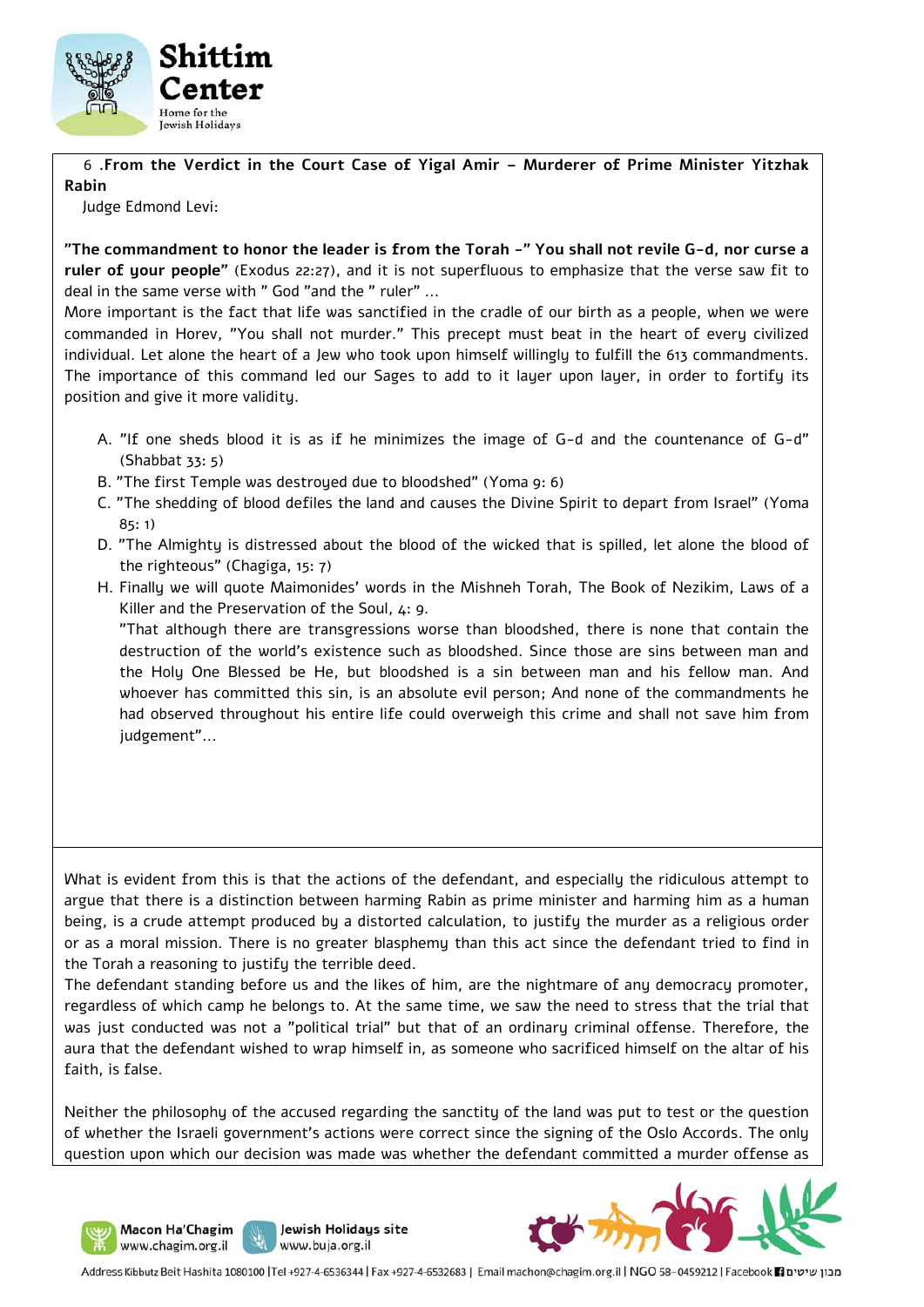

defined in the Criminal Code, 5737-1977 and we answered this question affirmatively.

Every murder is a despicable act, but the subject before us is despicable sevenfold. Since not only did the defendant not express remorse or regret, but he rather displayed that complacency about his deed. Anyone who takes the life of someone coldly and calmly, only proves the depths of the lowliness of values that he has deteriorated to, and he deserves no treatment other than compassion, for losing his humanity.

The fact that such wild crops have grown among us requires us to examine - what segments of the Israeli education system had failed when they failed to instill and consolidate the principles of democracy among portions of the younger generation. The actions of the defendant are not only his personal failure, and we are not confronting him alone today, but also anyone who directly or indirectly, explicitly or implicitly, was given to understand that it is permissible to cut off human life on the altar of an ideology.

And another matter that we thought should be emphasized - the Israeli society, in all its diversity, has repeatedly sinned with unfounded hatred and has declined to engage in brotherly love. In a democratic regime it is permissible, and sometimes even desirable, to disagree with the government's view and the political policy it has adopted. But everyone has to review, day and night, that a nation that chooses life does not replace actions with the bullets of an assassin, and the only way to do so is by free and democratic elections or a vote of no confidence in the Knesset. As long as no decision has been made in this spirit, the elected government is the only one responsible for the affairs of the state and everyone must accept its authority.

In this latter issue, our hearts are filled with anxiety lest the horrors of the eleventh day of Cheshvan 5756 (November 4, 1995) are forgotten. These days are days of decision, and we are already hearing the echoes of political confrontation, and we wonder what else should happen after the terrible disaster that has befallen us. So that everyone learns the necessary lesson.

The ongoing debate among us is difficult and penetrating because it deals with fundamental and existential questions of the State of Israel, not only in our generation but also, and especially regarding future generations. And yet, all have one common denominator - genuine and sincere concern for the peace of the state on the one hand, and for peace with our neighbors on the other. This debate should be conducted as it is customary to do so when unpopular opinions are voiced by a minority. Moreover, segmentation of the people will not cease to exist, and will not become consolidated merely by words, but by actions, first and foremost by those of the leaders of the public of all echelons of the political spectrum, who must repeat to themselves day and night - "wise men, be cautious about what you say". **What challenge does educational system face according to Edmond Levi?** 







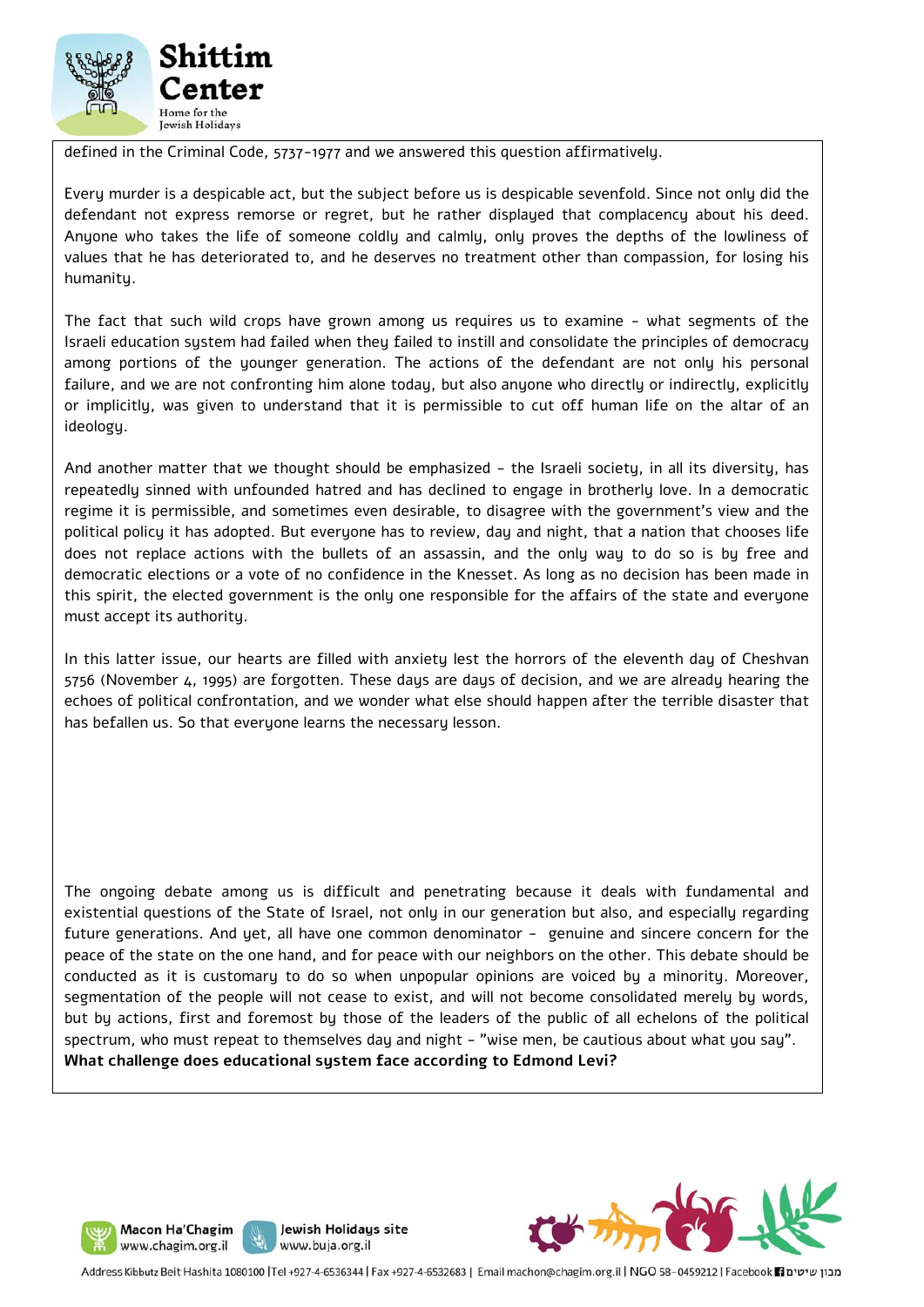

#### **Discussion following the session: (Suggestions for moderating questions)**

- $\boxtimes$  According to source  $4$  does the question about who is the victim as a result of the murder also dependent on the position of whomever the question was directed to?
- $\boxtimes$  From the page what is the proper relationship between the courtyards and the city (source 3)? What was the mistake of the father of the infant?
- $\boxtimes$  From the song of Yehuda Amichai did the believer experience imminent tension between a structured doctrine and various narratives?
- Can you find in the source page a position that surpasses all narratives in regard to Rabin's Memorial Day? A principal position? A position shared by various narratives? (You may look at source 6 – the verdict given by Judge Edmond Levi)
- Which additional tensions that did now show up on the source page or that hadn't emerged from the narratives exist in regard to the Memorial Day.





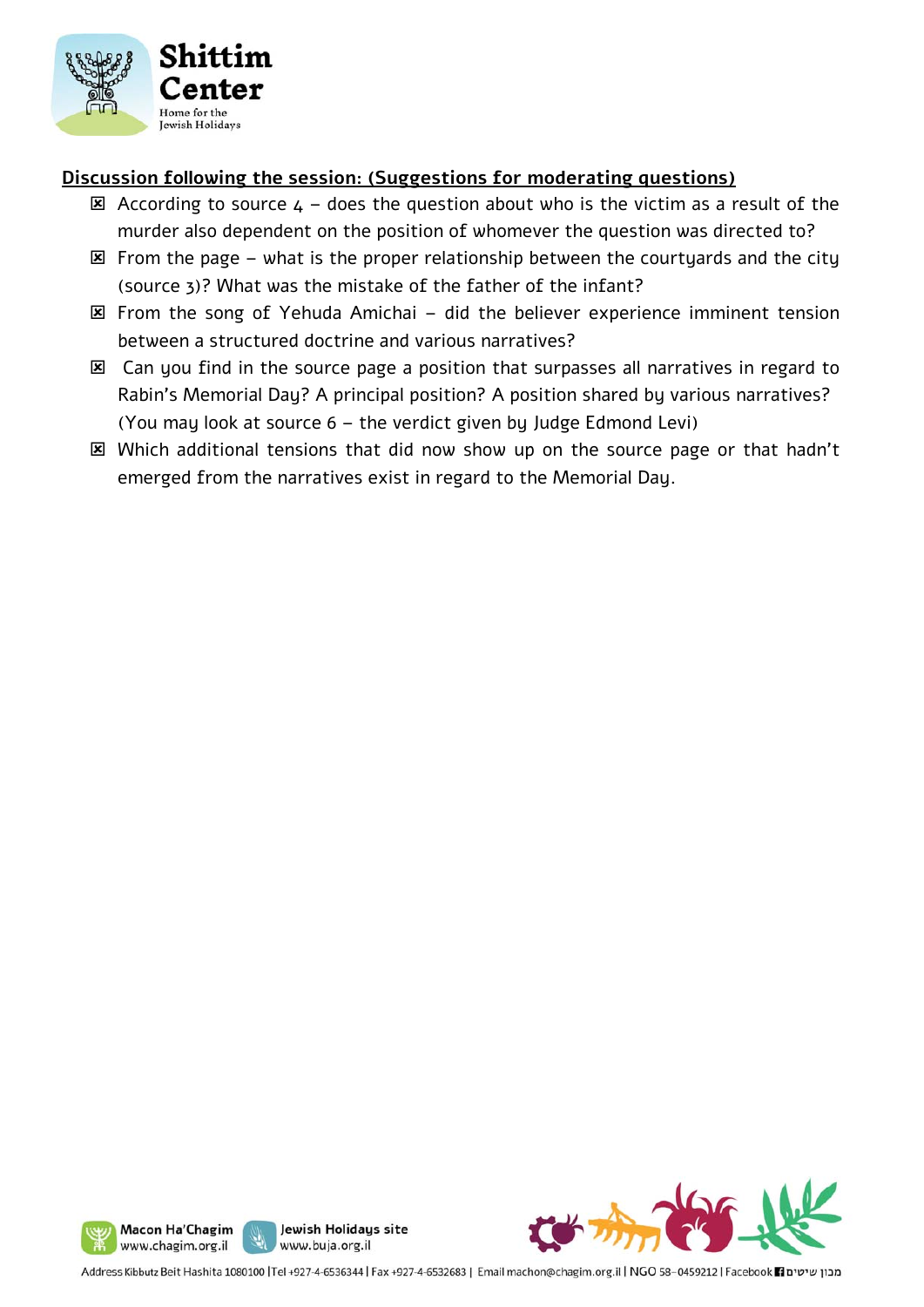

## **Part Four: Summary in Group Forum**

In adherence with the goal: To discuss the educational challenge Memorial Day poses for educational staffs.

Every participant is given the slogan of the tenth Memorial Day of Yitzchak Rabin – "Do not forget". Copies of the slogan are located at schools and on the Rabin Center site: www.rabincenter.org.il



#### **Stage One – Questions for Collective Discussion:**

What is your personal "Not to Forget"?

What is the "Not to Forget" you wish to instill in your students?

To the moderator: With the various points that are raised, you can possibly map and even categorize the themes (the levels of memory and the connection to the murder): "Do not forget" regarding the man, the murder itself, and regarding the broad context of Rabin's murder: The breach of and the fragility of Democracy, gaps in society, implications of the murder on society, the murder as an event that deepened gaps etc.

You can give as an example, The Fast of Gedalia, for creation of a collective historical remembrance following the assassination of a leader.



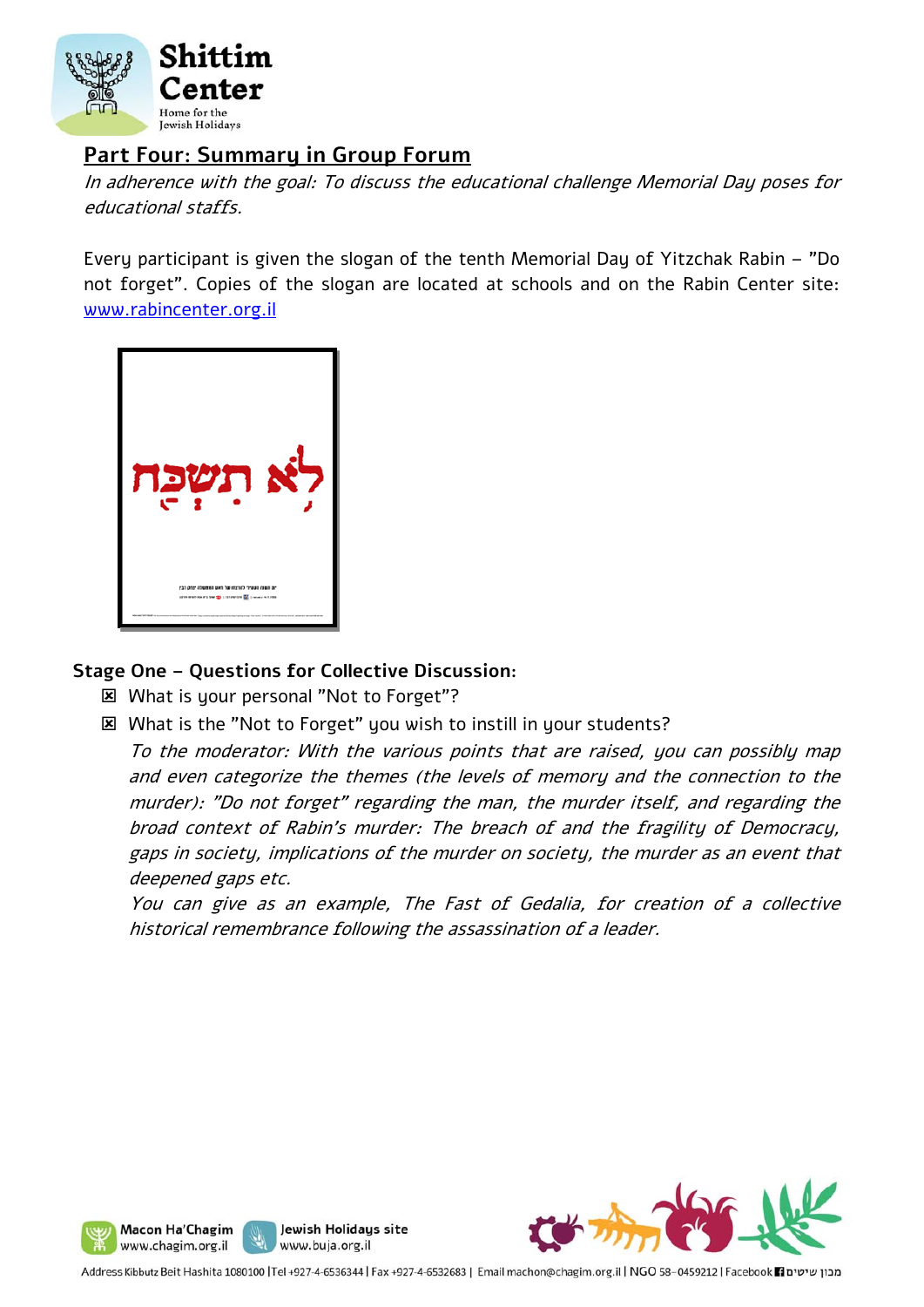

### **Stage Two – Activity in Small Groups or by All**

Every group is instructed to come to an agreement over three components of "Do Not Forget", which are unanimously agreed upon by all members of the group, meaning, three items that all members of the group propose as important to mention on the Yitzhak Rabin Memorial Day. In this activity all members of the smaller group or the entire group must engage in negotiations regarding the collective memory.

- **EX** Have the groups or the entire forum arrived at such an agreement?
- Were there differences of opinion? Why?
- What typified this procedure in a group?
- **E** What is tupical of the final choice, if it was reached at? (Choice of less problematic components of memory, addressing the broadest common grounds etc.)
- Can you point at signs of concession, appropriation, or reflection of the power balance within the group in regard to defining the type of memorial?
- **EX** If so, what is the significance and implications of this on the possibility of shaping a general social memorial?

To the moderator: It is important to note that the "Do not Forget" activity intensifies the potential tension between personal memory and collective memory. This is an activity that illustrates the politics surrounding the memory, and therefore it is important to be aware of several elements:

- 1. Is the teachers' room homogeneous or heterogeneous? When agreement is quick and immediate, you can try to create a possibility in which the group contains members of religious, secular, Arab, Jewish, immigrant, veteran, etc. sectors that should reach an agreement.
- 2. Has the balance of power in the group permeated into the discussion of the construction of collective memory? In this phase it is possible and important to raise the discussion from the level of the teachers' room to the macro level – the Israeli society. Do we feel that the balance of power in society was reflected in the struggle over the nature of Rabin's Memorial Day?
- 3. Did the decision of the nature of memorial and perpetuation serve as an excluding technique? Has the chosen type of memorial been appropriated? What are the social implications of this?



Jewish Holidays site

www.buja.org.il

Macon Ha'Chagim www.chagim.org.il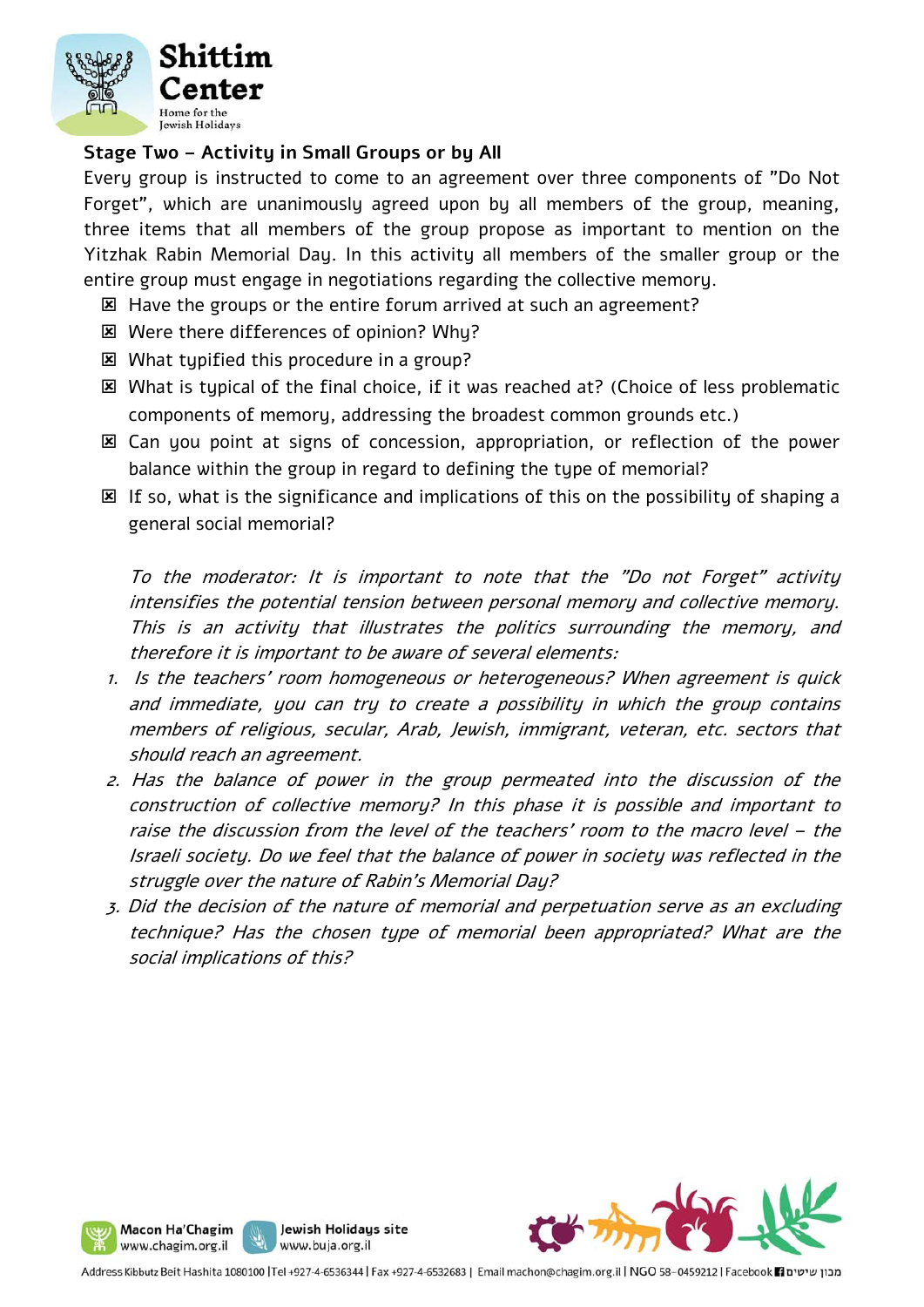

## **Part Five: Collective Summary**

- **What feelings and thoughts does the murder of Rabin and the Memorial Day arouse in me?**
- How did you feel during the workshop? Have the various activities made a contribution to you personally or professionally?
- **E** How do I view my role as a teacher, an educator on the Memorial Day? What do we plan to do differently with the students in light of what we had experienced in the workshop?





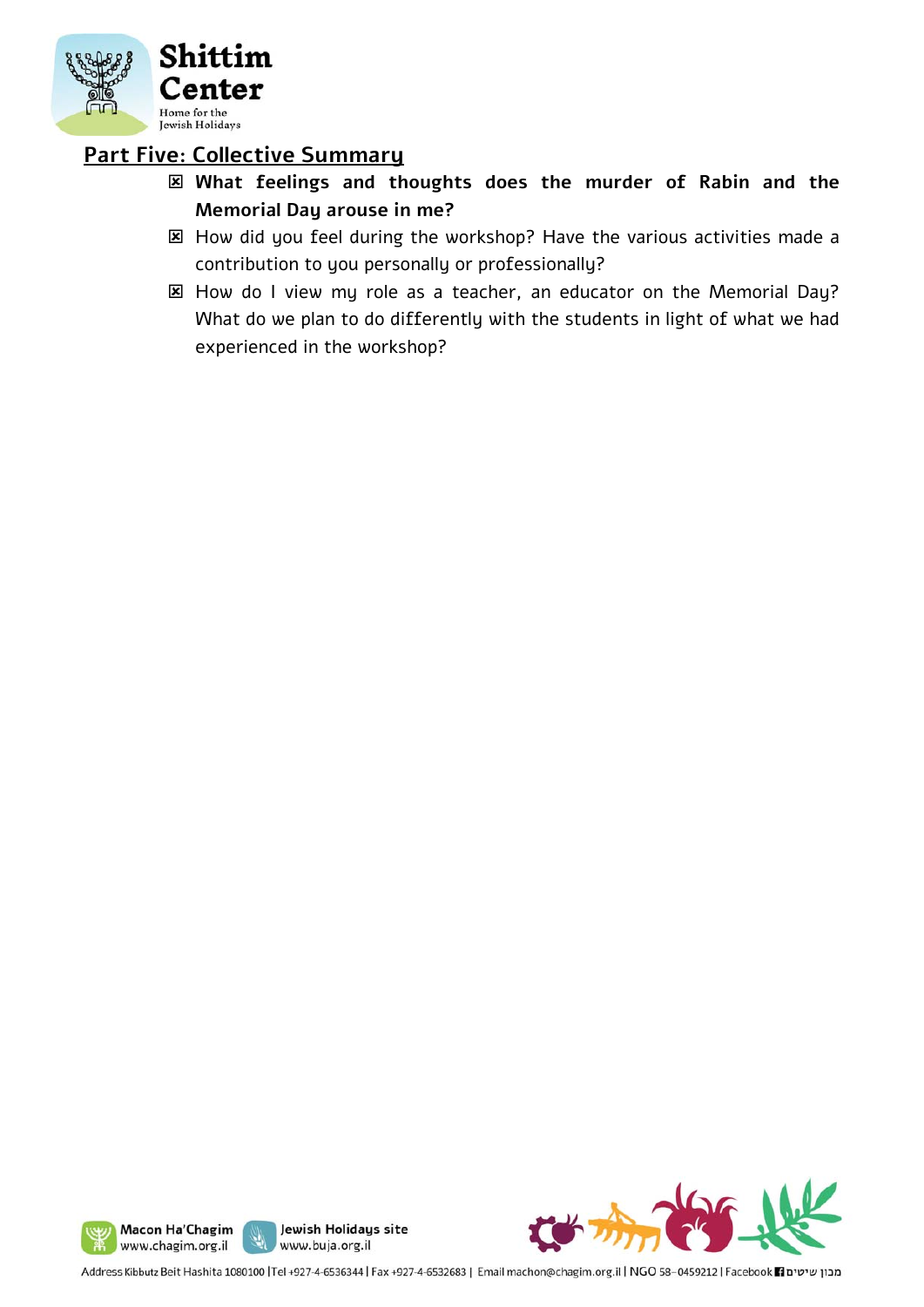

## **Narrative Cards**

With the Grace of G-d

"Dear Leah,

When they showed the last moments on television, with Miri Aloni at his side and the rest of the people on the stage raising the hands and singing, only he, in his captivating roughness stood with his hands ahead of him, something hit me in my deepest soul and I was filled with opposite feelings: Love and sorrow. I had never felt like this, this contrast of loving the living and sorrow over the dead is the most painful thing that exists!

.... My opinions oppose yours, and to those of your husband, may his memory be blessed. The murder of your husband caused me to halt the mad race of the debate and polarity, and when I stood, on the night between Sunday and Monday, near the Knesset with a large crowd, I began with this stoppage to try to delve deeper and more genuinely into the thoughts and views of the leftists, after hearts were joined, and that actually happened to me. I believe I have succeeded in this difficult task. No, I have not altered my views, I still oppose the moves lead by your husband. But this experience has greatly benefited me. And particularly I would like to try to assist you, if you wish (and I hope you wish it), to get acquainted with my way of thinking and understanding in the past three years. I'll begin with introducing myself: My name is.. and I live the settlement of Ofra in the region of Benjamin. I wear a knitted skullcap, go to Bnei Akiva, study at a Hesder Yeshiva, perhaps the average model an individual that you are angry at, and perhaps even hate, but nonetheless I'd like you to learn about me a bit, perhaps at the end, you will not hate me, and perhaps, who knows, you will even love me.

You see, it's difficult for me to write, I fear your responses, yet I'll continue nonetheless. (I hope my deliberations are perceived as honest and not fictitious)

Yes, I have attended several times, demonstrations opposing the government, and I had argued with people yelling, "Rabin is a Traitor" and "Rabin is a Murderer", I heard you tell people that it is too late now, I only wish that you know that we have been active when it was still possible, but probably the scum cannot be stopped in a cultural manner. I would like, at this point to share you with some of the thoughts that brought me to the demonstrations and afterwards, with the thoughts that came back to me: my home, its beauty, with the garden that were endangered. These thoughts predominated the ideologies and were deeper and stronger than anything else. My neighbor was killed by terrorists, and a good friend of mine was orphaned from her mother and her murderers were released in the framework of the agreement.

I was infuriated, I tried, in every way I had to prevent awful things from happening to my house. There are demonstrations, and what else is there to do. I went with hundreds of my friends to the massive demonstration in the Zion Square, and I felt that aside of a handful of extremists, we had succeeded in making an impact and to show how much we really hurt and afraid. On the following day, I opened the newspaper and my eyes darkened: It's difficult for me to even put this in writing, the picture of your husband in an S.S. uniform. The most terrible think I could ever imagine. I was angry, but, I thought to myself, everyone will understand that these are extremists that do not represent anyone, but no - The demonstration attended by thousands was represented as that of the extreme rightists. That's it, extreme is not legitimate. I do not come into consideration. This was a feeling of extraordinary frustration, helplessness...

hope you hate me less. I hope you have read my letter and perhaps you have understood it and – me.<br>With great respect, with genuine love and with consolations. Thank You It is necessary, in general, that an absolute division be made between people and factors. There is only a single guilty individual: Yigal Amir, who will undergo his punishment. There are many factors: The frustration that I had previously seen, on the one hand, the criminal calls on the other hand. I tried, I With great respect, with genuine love and with consolations, Thank You.



Jewish Holidays site www.buja.org.il

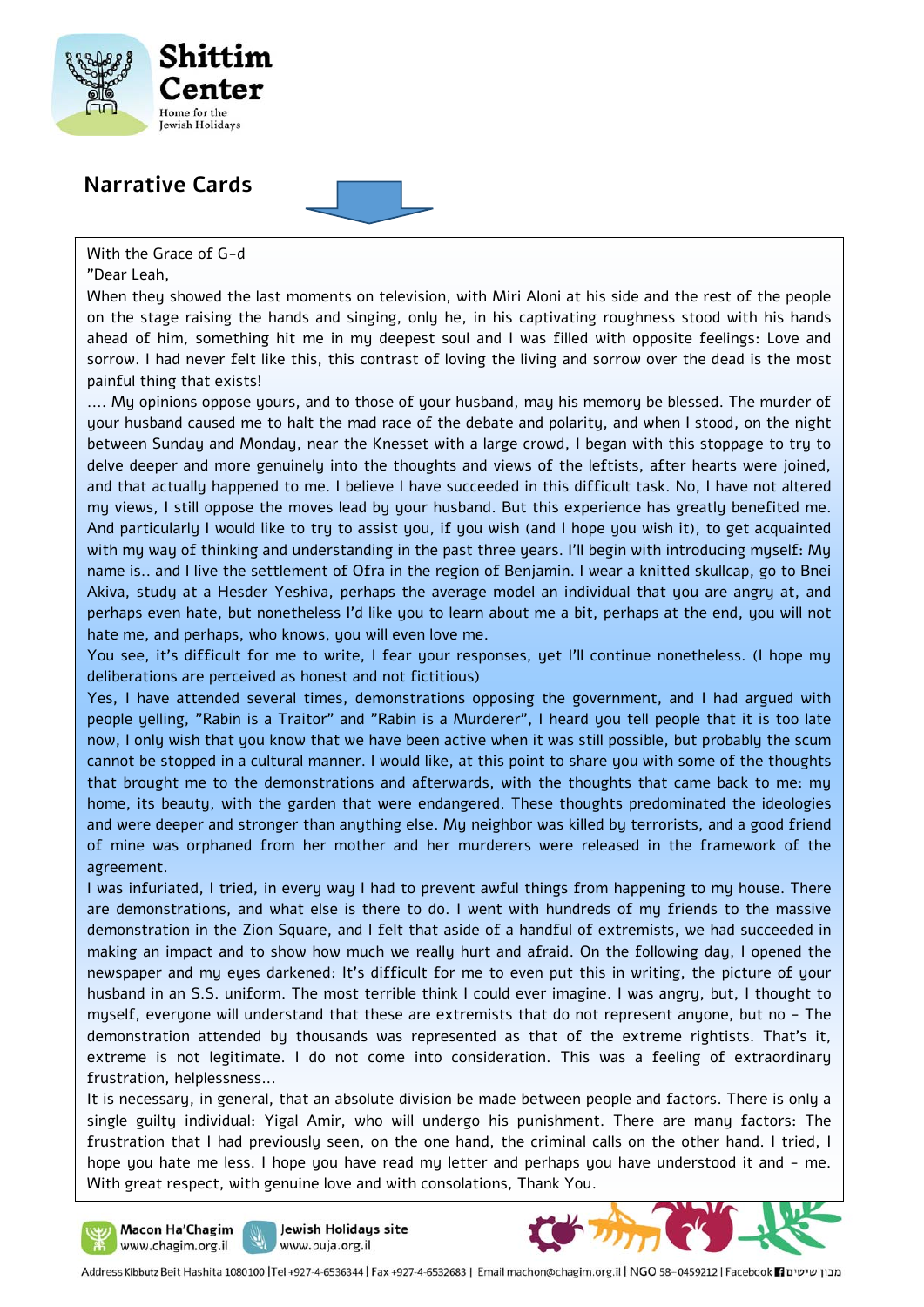

With the Grace of G-d

"Dear Leah,

When they showed the last moments on television, with Miri Aloni at his side and the rest of the people on the stage raising the hands and singing, only he, in his captivating roughness stood with his hands ahead of him, something hit me in my deepest soul and I was filled with opposite feelings: Love and sorrow. I had never felt like this, this contrast of loving the living and sorrow over the dead is the most painful thing that exists!

.... My opinions oppose yours, and to those of your husband, may his memory be blessed. The murder of your husband caused me to halt the mad race of the debate and polarity, and when I stood, on the night between Sunday and Monday, near the Knesset with a large crowd, I began with this stoppage to try to delve deeper and more genuinely into the thoughts and views of the leftists, after hearts were joined, and that actually happened to me. I believe I have succeeded in this difficult task. No, I have not altered my views, I still oppose the moves lead by your husband. But this experience has greatly benefited me. And particularly I would like to try to assist you, if you wish (and I hope you wish it), to get acquainted with my way of thinking and understanding in the past three years. I'll begin with introducing myself: My name is.. and I live the settlement of Ofra in the region of Benjamin. I wear a knitted skullcap, go to Bnei Akiva, study at a Hesder Yeshiva, perhaps the average model an individual that you are angry at, and perhaps even hate, but nonetheless I'd like you to learn about me a bit, perhaps at the end, you will not hate me, and perhaps, who knows, you will even love me.

You see, it's difficult for me to write, I fear your responses, yet I'll continue nonetheless. (I hope my deliberations are perceived as honest and not fictitious)

Yes, I have attended several times, demonstrations opposing the government, and I had argued with people yelling, "Rabin is a Traitor" and "Rabin is a Murderer", I heard you tell people that it is too late now, I only wish that you know that we have been active when it was still possible, but probably the scum cannot be stopped in a cultural manner. I would like, at this point to share you with some of the thoughts that brought me to the demonstrations and afterwards, with the thoughts that came back to me: my home, its beauty, with the garden that were endangered. These thoughts predominated the ideologies and were deeper and stronger than anything else. My neighbor was killed by terrorists, and a good friend of mine was orphaned from her mother and her murderers were released in the framework of the agreement.

I was infuriated, I tried, in every way I had to prevent awful things from happening to my house. There are demonstrations, and what else is there to do. I went with hundreds of my friends to the massive demonstration in the Zion Square, and I felt that aside of a handful of extremists, we had succeeded in making an impact and to show how much we really hurt and afraid. On the following day, I opened the newspaper and my eyes darkened: It's difficult for me to even put this in writing, the picture of your husband in an S.S. uniform. The most terrible think I could ever imagine. I was angry, but, I thought to myself, everyone will understand that these are extremists that do not represent anyone, but no - The demonstration attended by thousands was represented as that of the extreme rightists. That's it, extreme is not legitimate. I do not come into consideration. This was a feeling of extraordinary frustration, helplessness...

It is necessary, in general, that an absolute division be made between people and factors. There is only a single guilty individual: Yigal Amir, who will undergo his punishment. There are many factors: The frustration that I had previously seen, on the one hand, the criminal calls on the other hand. I tried, I hope you hate me less. I hope you have read my letter and perhaps you have understood it and - me. With great respect, with genuine love and with consolations, Thank You.





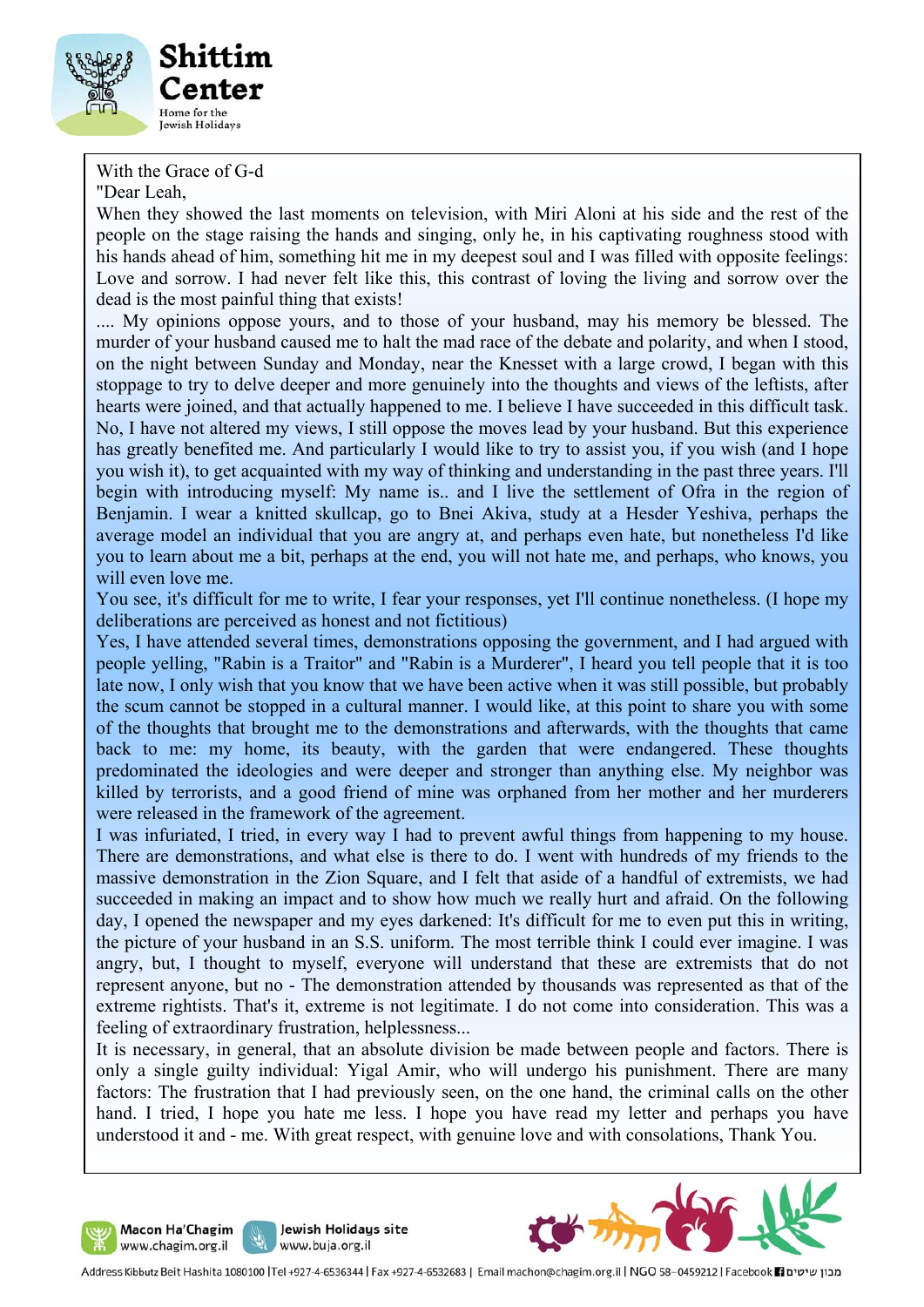

"The State of Israel has been suffering from wars and terror and it seems to me that there is hardly a family in the country, of which one of its sons was not hurt in one of the wars or in terrorist attacks."My sister..., her husband ... was killed before her eyes in a bus bombing, she was injured and her three sons stood with me at that rally, laughing, singing and full of hope. I went home when the square was still full of people. As soon as I got in my son called and we spoke about the rally, and he was just watching a sports program, and suddenly he shouted on the phone: "Mom, they shot Rabin! I yelled to him: "What? how? Impossible!" "I was just there, Mom, they announced it again, they shot Rabin", he shouted again on the phone. And the nightmare began.

 ...Again, and again I find myself trying to reconstruct small details. Only small details. A chronicle of small details. This cool and collective man with his perpetual half-smile, half-angry look, stood there on the stage and had laughed. He hugged Shimon Peres. He spoke loudly and heatedly for peace and against violence. He looked happy. He sang. He shone.

Then he went down the three steps.

The crowd called out to him: Hello, we are with you.

Just across him stood his car. The car door was already open. The engine was on. Then three shots were heard from a distance. He collapsed on the asphalt floor.

Thrown wounded on the backseat of the car, alone, his last words were: It hurts, but it's not terrible. No car with a siren drove ahead of his car.

... He was received by a doctor on duty without warning. For the first few minutes, even the surgeon did not know that he was resuscitating the prime minister ... In the basement, in the operating room, he was connected to the most advanced and sophisticated apparatuses and was given 21 units of blood. But his spine, spleen, and blood vessels were shattered, and the dead could not be resurrected. All that remains is to bury them. Once again I recall small details. The pistol was a short 9 mm pistol, a pistol that had a good grip, a low recoil, was small in size, with hollow, lopped bullets that had increased stopping power and slow penetration speed. The price of each bullet is 1.4 ILS

... Everyone knows this from his experience, and I learned it on my own flesh, that when the person who is most precious to you dies suddenly - time stands. You do not understand how the world continues to behave as if nothing had happened, how people walk around the streets, sit in a cafe, buy clothes and buy shoes, go to the movies and watch performances and applaud when the show is over, while your sense of time has changed, there is only before and after, you do not understand anything and you see it turning every corner, alive? Why? how? What caught a whole nation like that by the throat? I ask myself. I do not know. I answer myself a thousand answers. But I do not have an answer."

"I'm torn ... I did not agree with his policy in the beginning, I'm very much in the middle, I still do not know where I precisely hold ... I thought (before the murder) that he does not care about the people, but this is a person who actually cares about the state, so how do I dislike the policy of someone who cares about this state?... He is an individual who has done a great deal for this country and after he had died I learned to appreciate him differently. Nonetheless, though, I still did not like his strategies. After all, I had not known him, so I cannot hate him ... What's the deal ...? He was murdered and okay, it's sad because he's just a human being and it's sad when someone is killed, let alone a prime minister, but it's not like just killing anyone, rather, it's a person whom everyone knew to some extent. "



Jewish Holidays site www.buja.org.il



l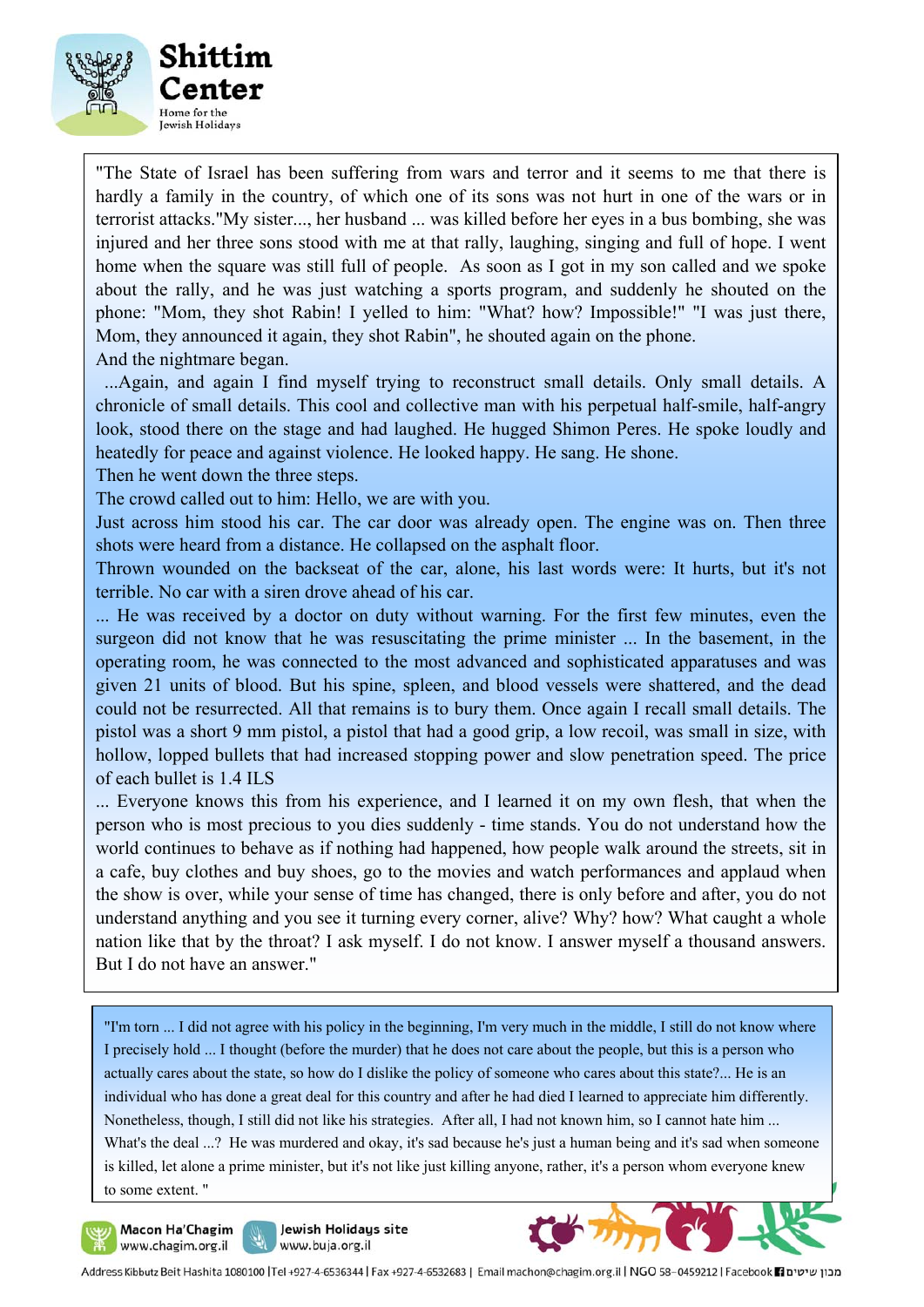

I was at the rally on November 4, 1995. I remember most of all, the profuse love I felt in the air of the square. People with children, older people, teenagers ... everyone smiling and happy. The general feeling was: "Here it comes, the peace that we have so much hoped for." My husband and I were strolling and on the way, we met acquaintances from here and from there and we exchanged a few words: "What an atmosphere! How nice!"

I held my eldest child - then three months old - and whispered in her ear. I told her. I felt that it was a unique historical moment that she had to absorb, along with us. Unfortunately, I did not know to what extent.

On the way home, we listened to the radio. We wanted to know how many arrived because it seemed to us that there were a lot of people in the square this evening. Then we heard what had happened.

At home we were glued to the television. We were in shock. We could not understand. We wanted to believe that Yitzhak Rabin was only wounded. It didn't help.

The next morning, I got up with a bitter taste in my mouth. I hoped so much that it was a nightmare, that I had merely dreamt about this terrible night. For a week I could hardly talk to my baby. I walked with her like on automation. We went to the square every day. We sat with the 'children of the candles'. I was crying nonstop. I felt that something very deep was broken within me and - within the country. I went with her to Leah Rabin's house and waited there. I did not know what to do with myself in this immense grief. Who am I? Just a young mother on maternity leave who hurts the death of Yitzhak Rabin. At the end of a week, I noticed a change in the baby; she stopped smiling. This, of course, startled me a lot. So I started to recover and try to get back to normal functioning. I'm not sure I've totally succeeded.

In January 1996, I was supposed to return from maternity leave to my position as an officer in the air force. But I decided to leave the army and start working in the field of education for democracy. That is what I'm doing to this day.

"I was 11 when Rabin was killed. I believe, I recall it was on Shabbat, but I'm not sure – it's possible that now I'm more aware of it and know the story better.

My elder sister was just about to get married and the entire family was in excitement and under the pressure of preparations.

On Sunday when I went to school (I was in grade 6), we were told that the prime minister was killed.

I remember the teacher explained to us exactly what had happened, while pointing at the picture that was in the classroom.

I remember I was sad, since the rumor was that he was killed because he wanted peace. And this brought me to believe that the Jews do not wish for peace – if they had wanted peace, why did they kill?

I do not remember any extraordinary event taking place at home and in the village – my parents continued with their everyday chores and so did - our surrounding neighbors. The head of the local council, hung up a huge obituary sign (I think he was a member of the labor party). As a grew up a bit older, things turned more

complicated; I understood that my assumption that Jews murder since they do not want peace, is a bit naïve and even primitive; as part of my growing process and as a result of reading newspapers, I understood that in general, people murder even if they merely do not agree with others. Simply spoken, so stupid and so sad.

Currently, I am facing exams the Law Bureau of on my way to become a lawyer. I am sure that one of the sources of my professional aspiration stemmed from that very understanding, the simple and cruel one, that we must educate people by power of the law, to enforce it and to jail the offenders.





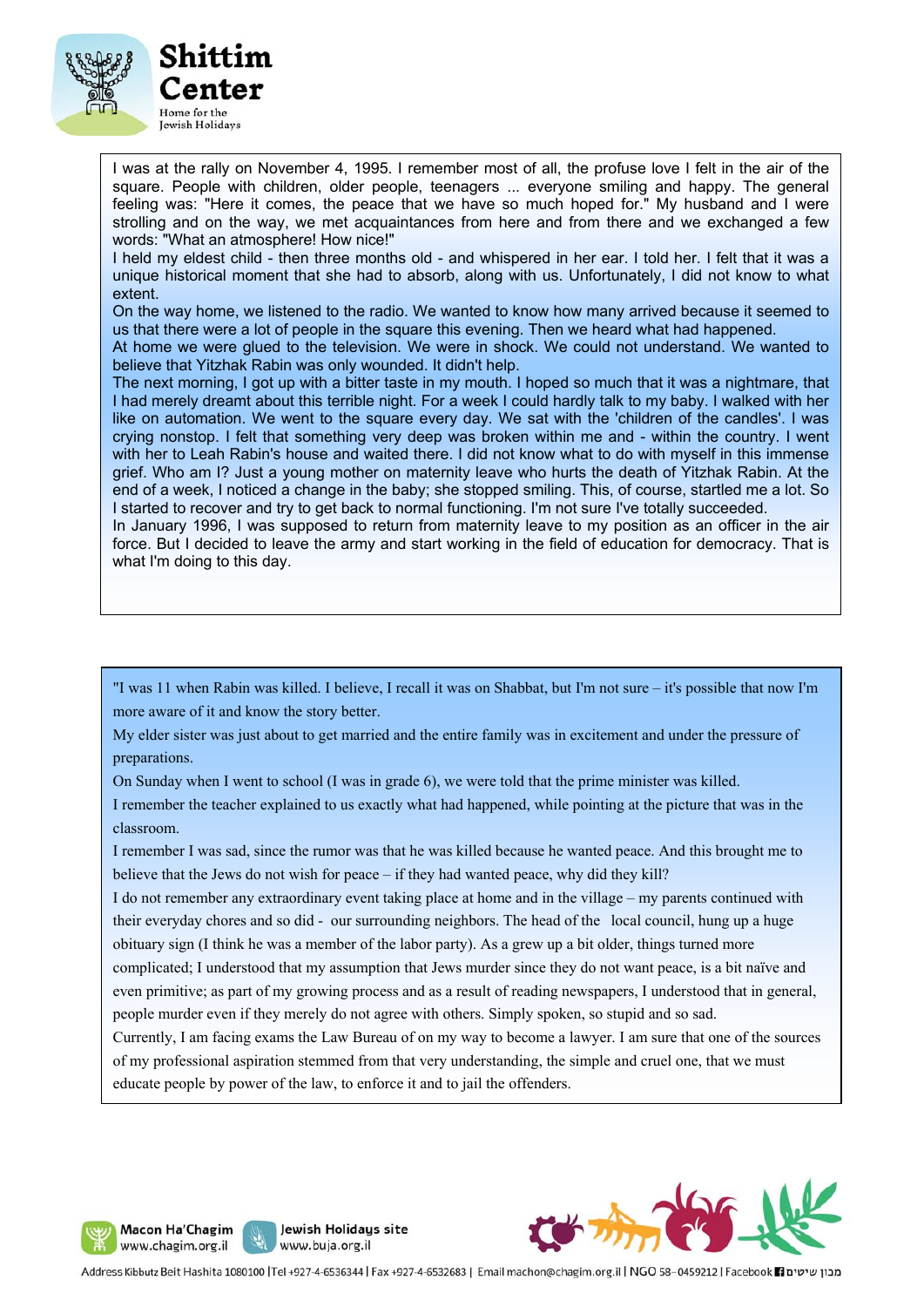

"There is no doubt that a great disaster has befallen the State of Israel, and in its wake the Israeli society is liable to arrive at a very dangerous crisis, no one can predict how and when it will emerge from it. In this situation there is no worse advisor than feelings of anger and vengeance, and there is no more a poisonous recipe than the Arlozorovian argument concerning who is collectively to be blamed for the murder.

irreparable rift, and who knows if not, heaven forbid, mutual murders. The brain would have dictated - to hold hands, to avoid polemics and accusations and to condemn the atrocity unanimously. Yet the brain has difficulty functioning in such situations and the test is actually burial ceremonies. A delegation of students from our students from our school and the student council also the<br>The student council also the student council also the student council also the student council also the studen The days of Arlozorov are gone, and in the Jewish public in today's Israel the right wing has a fairly strong majority which is quite organized and quite self-confident. In such a situation, collective blame for the murder could degenerate into terrible feelings of rage on both sides, an not easy.

Of course, the situation is not symmetrical. The big and difficult test is that of the left. The left wing is the one who is imbued, in a very natural and human way, with feelings of anger and revenge. It is the one in the position of the accuser, and it is the one that naturally the microphones and cameras are targeting, giving it (and this time, justly) almost unlimited permission to speak.

This combination of givens creates a great temptation, and temptation is always the enemy of the mind. A sign of this could be found yesterday by very intelligent writers who did not feel ridiculously logical contradictions of their words. They say that the hands of Bibi Netanyahu spilled the blood, because he did not protest hard enough against the calls, "Rabin is a also wrote essays on the subject and expressed our thoughts and reflections. On behalf our thoughts and reflections. On behalf our the subject and reflections. On behalf of all the subjections. On behalf our the subject of murderer."

After all, there is no difference between "Rabin is a murderer" and "Bibi's hands spilled the blood." But that's just the absurd example. The main, and most troubling victory of emotion over logic is expressed in the fact that most of the speakers at this terrible time, according to my impression, do not even feel that there is anything controversial or items that warrant proof. As if they do not know that there are hundreds of thousands of loyal citizens of the State of Israel, who share the terrible grief and shock, but they have the exact opposite feeling as to where this evil came from. These hundreds of thousands have already accumulated a counter-charge of resentment and anger that could poison the air for many years.







Jewish Holidays site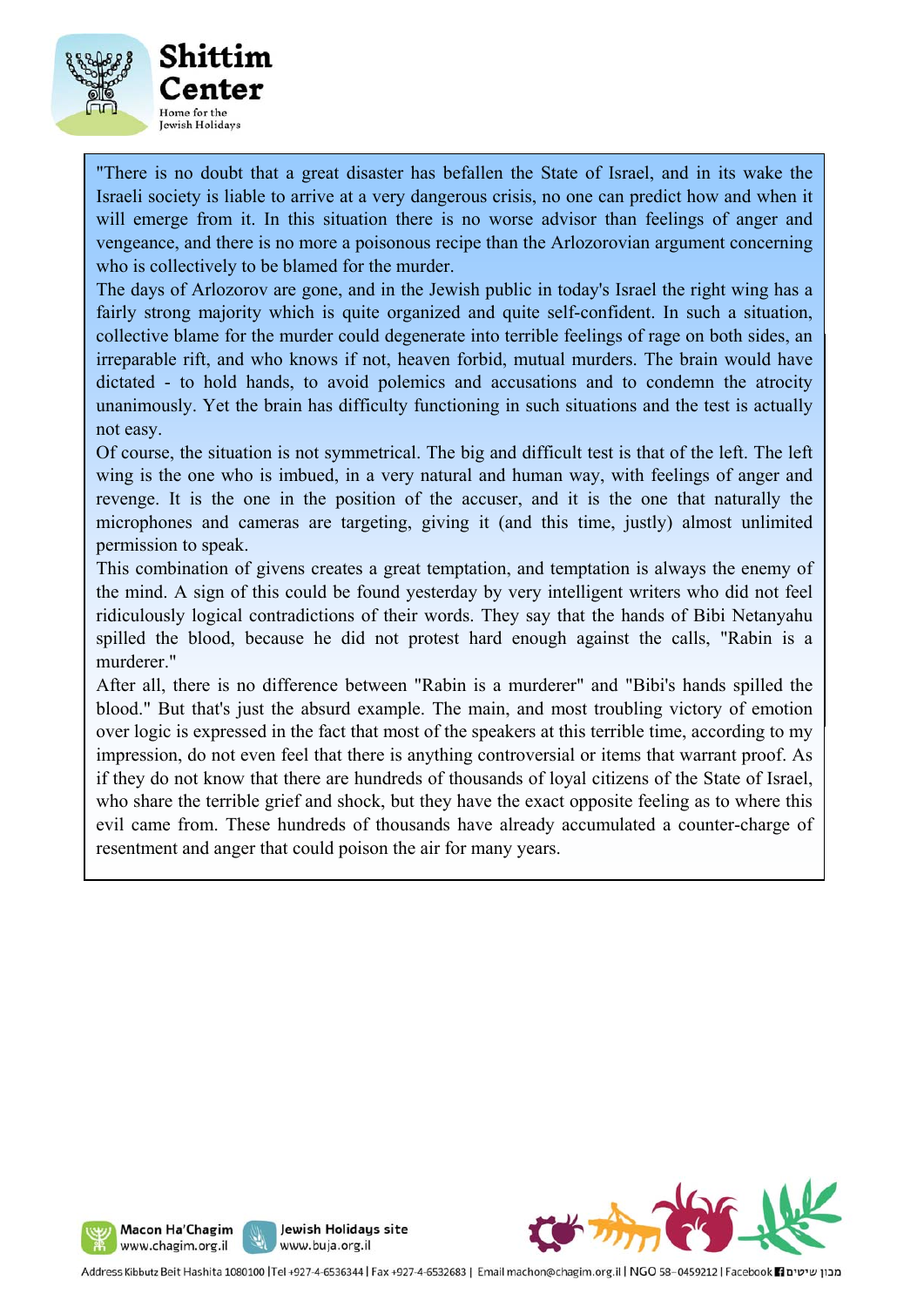

We received the news about the assassination when our three children were already asleep. We had a very concrete plan for the next day. We were supposed to celebrate the fifth birthday of our son in the kindergarten. All Shabbat long the children spoke about the planned birthday party and anticipated Sunday impatiently. I had no idea how it is possible to celebrate a birthday on such a day. In the morning I woke Maor, and told him that something terrible had happened, that the prime minister was killed and I do not think that we could celebrate his birthday that day in the kindergarten... Maor naturally, wept bitterly... I called the kindergarten teacher and I notified her that we are cancelling the birthday party in the kindergarten until further notice. I left the house on Sunday with a very heavy heart, it was difficult to conceive the enormity of the tragedy.

On the bus, none of the nice people I had known sat besides me, at work I was attacked with remarks, 'so what happened, you became murderers?... You don't agree with someone so you murder him?' Only then had I understood why everyone looked at me strangely. I took my things from the office and left. I went back home by foot, I was incapable of taking any more 'poisonous arrows' from anyone else. I left, running my thoughts through my mind and crying... For three days I didn't go to the office, I sat across the T.V. set, and I saw a procession of people paying last respects and passing by the coffin, I listened to songs of the old and good Israel that were broadcasted for two days in a row... I watched and cried... After three days of endless phone calls from the office, which I did not answer, my boss came over to my home and apologized. On that day, I made a resolution not to feel humiliated when faced with accusations. In conversations with people, they would get appeased when I told them that I had cancelled my son's planned birthday party in kindergarten..."





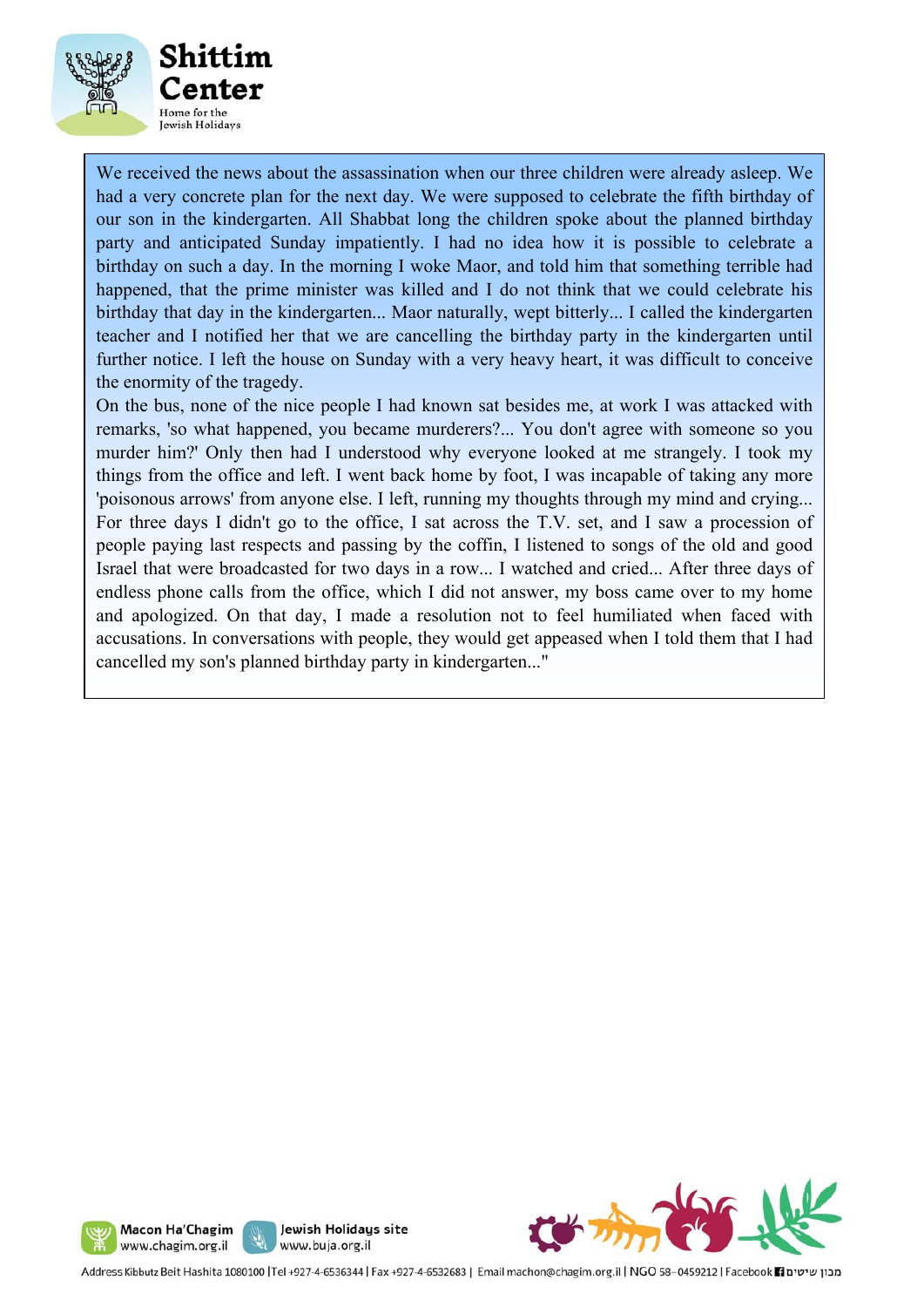

They believe it is not good that "harsh expressions are voiced in the right-wing demonstrations, and they think that it is terrible and shocking that a Jew murdered our prime minister, but they do not comprehend the causal link between these two items. At the onset of winter, people first wear coats and then also put on boots. This does not mean that the coat is the reason for the boots, there is a third item, which is a trigger to the both of these. Many people think that the murder might have been avoided had the government responded to the demand for a referendum, or at least - adhered the president's call to reduce the pace of the process. We may have not reached the terrible position we are in, had the government refrained from making such a heavy decision with a such a slim majority. With a behavior that seems at least subjective, conceited and arrogant, and in creating the feeling in quite a large minority that it is being trampled on.

It is easier to deal with a murder committed by some ignorant brute who was incited by political leaders, but unfortunately this is not reality. This man does not appear to be too impressed by Bibi Netanyahu, or a person who would have been appalled by Raful's scorn. He is educated, cool, and determined. Coping with this terrible reality is more difficult because it requires a two-sided soul-searching. To sit together out of a willingness to find out where we were wrong and where you were wrong.

I accept that the occasion of this rethinking has not yet arrived. Meanwhile, in the tense and difficult climate of these terrible days, polemics are irrelevant. No matter who is right, and there is no point in arguing as we will not convince each other, it is very important to listen and to know that there is a different opinion that the people are divided in the depth of their feelings,





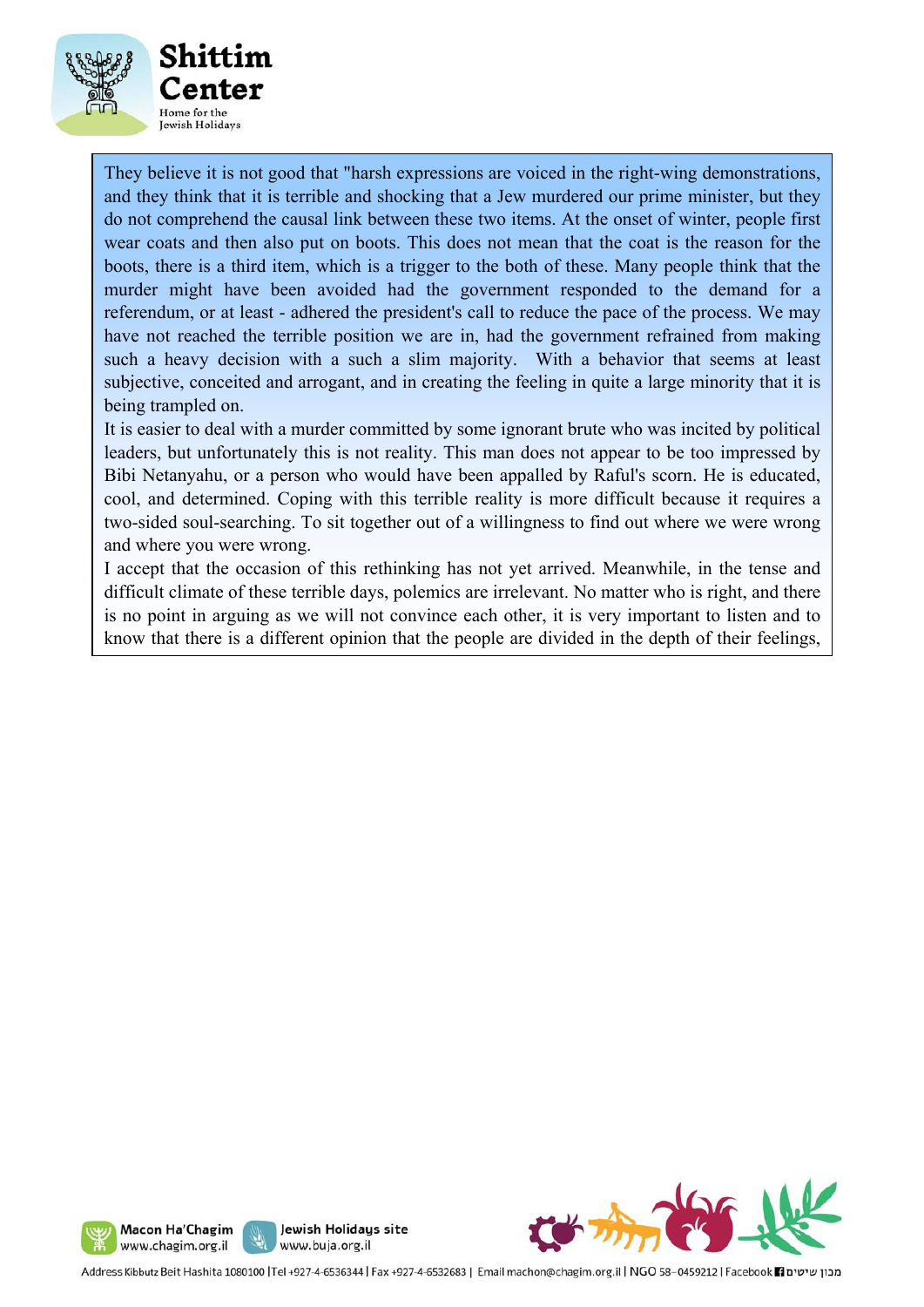

"In the months following the assassination, many people feared to go out with skullcaps... I wished to participate in the funeral, not because I felt guilty, since I have no connection to the murder, but because I wish to mourn for a person, for the prime minister of Israel, that was murdered, such a terrible thing, and I am angry I was not allowed to do so...

Every person must do some self-searching on a daily basis, but when we were told that we must do some soulsearching, it sounded like only we have to do the soul-searching... that since we held fierce demonstrations, we had effectuated the killing. That was the self-searching they wished us to do. And I also say there must be recalculation, but - by all of the people of Israel, why is there such a rift... and what brought such a man to commit such a crime... Naturally, he crossed the red line, but what brought our public to such sharp demonstrations...

 was accused, and did not exactly comprehend what it was accused of. There was a public that was pursued, that is The first stage, was that of shock. Let us call it that, which entailed the shock of the assassination of the prime minister. It was the first minute shock. There was an additional aspect by which our public, the one I belong to, the public that felt itself pursued... and it was suddenly turned into a public of gangsters... And the third response was the media exposure that our public was given...

The important aspect is the trial to exercise a general clarification – where, where was the failure, where was the error? Where is the point of crime?... So, there was a trial of what I would define as such – if that is what we are accused of. Let us see at which point we actually leave the highway we were pushed into, in other words, at which junction do we exit. We were forwarded into the Jerusalem Tel Aviv highway, and let us say, that we are not allowed to arrive at Tel Aviv – So at which junction to we leave, at that of Gate of the Valley, or do we leave at the Latrun junction, or at that of Lod...

I would have like to mourn over Yitzhak Rabin, I had wished to be part of the funeral procession. And I wished to give him the honor, and I did not attend, since the message was immediately – They killed the peace and they killed its process...I said that with his death he left us the unity of the nation of Israel, that's what he left us. We have such a rift. He did not command us to proceed with the Oslo Accords... Why don't you relax this for a moment. Let the people unite and mourn over him."







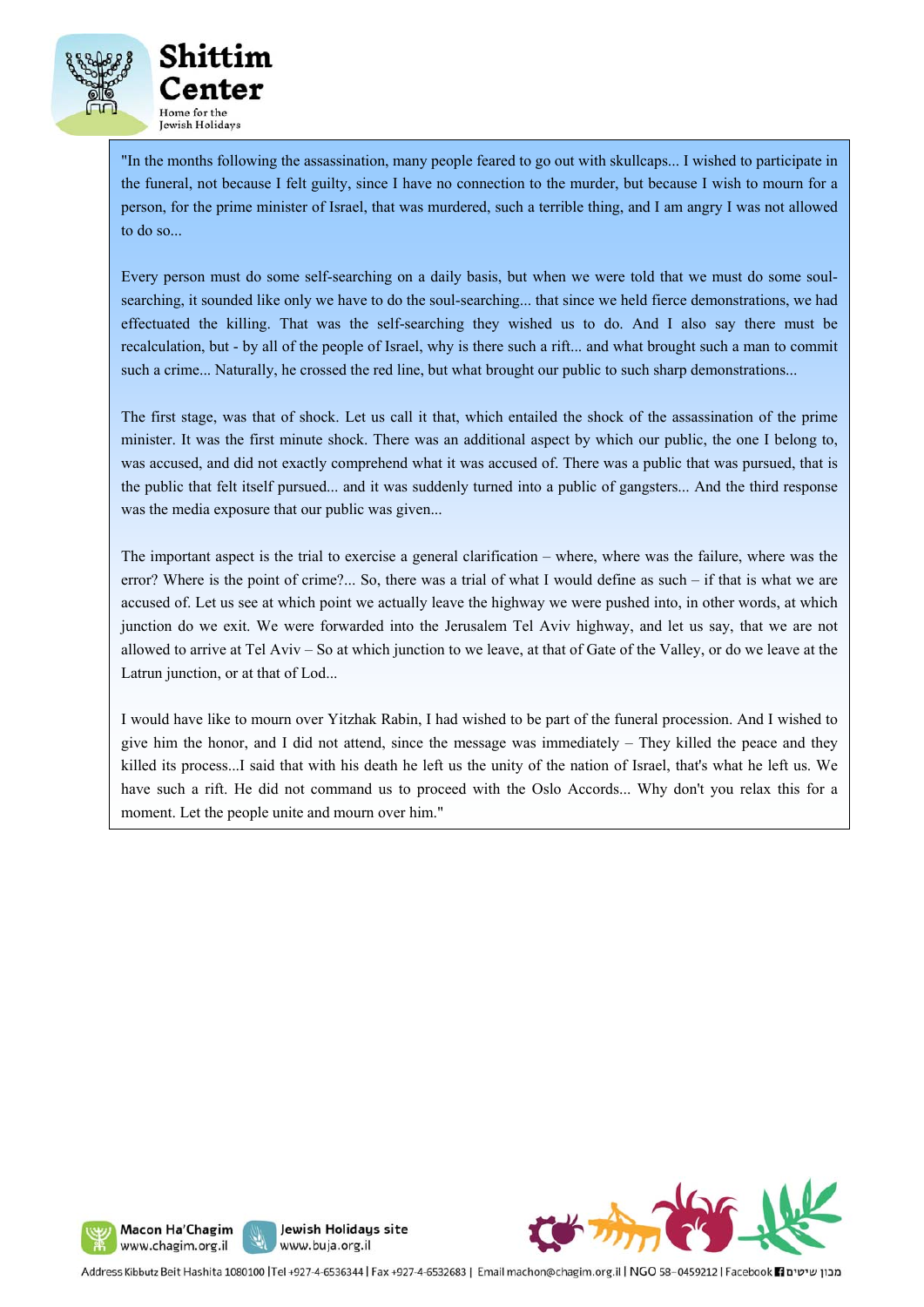

"Like everyone else, the murder took me by total shock, I felt deep sorrow and terrible frustration. In the week following the murder, the clerk of the battalion commander approached me and shouted angrily at me, 'You are to blame' for you, because of people like you, with opinions like yours, Rabin was murdered ... I did not know how to respond. Her stupidity enraged more than I had been enraged for a long time. I told her I was not willing to speak to her and ... If this had been a single response I could have handled it but that was not the end of it. At the end of the week on my way home, I hitched a ride. During the trip I was asked which battalion I was serving in. After the driver received the answer, he stopped abruptly and told me to get off. 'Both Golani, and Battalion 13' (the regiment in which Yigal Amir served), both religious and also wearing a skull cap, I will not drive you!!!! I have never felt such humiliation!!! It is needless to express, the

"(When I saw the homicide on TV, I trembled all over my body, K.A.) because it was not just an ordinary crime ...In Russia I lived in an atmosphere of crime, I am used to violence, but the idea that he shot him in the back shocked me, it is not merely murder, a terrible thing in itself, but more than that, it's killing a person for being prime minister ...

(After the murder, K. A.) "They started to incite and silence people and you could not talk about what you were thinking and I felt that I did not make *Aliya* to Israel, that it was exactly the same regime that was there ... I had hoped that when I get to Israel, I'd meet a truly free people who could talk, And I wanted to say, guys wake up, they're shutting your mouths ... and it (the attempt to silence) is painful no less than the murder of the prime minister. "

(About the youth in the square, K. A.) "It reminded me of a youth movement there, that they go and do not understand what is going on at all and who he was and what he did at all, but they go with flags and flowers and do not know what, and it was related to policy, well, not to communism but to the regime".

"I do not feel connected to Israel and not to Russia. I often regret that I was not born Israeli ... Unfortunately, I did not feel like Israelis who said how he was dear





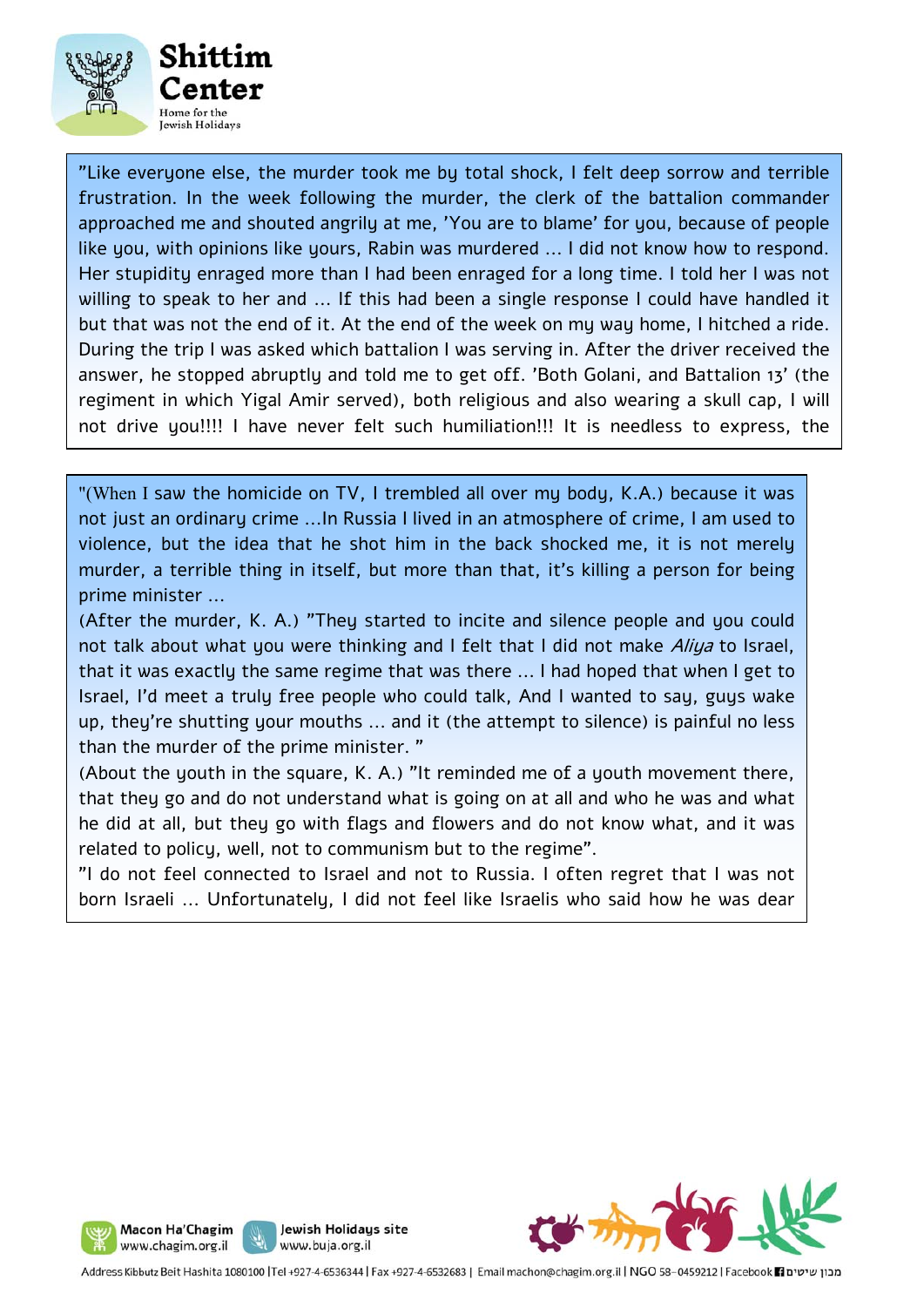

To the Moderator: In the lecture held at the Yitzhak Rabin Center a few years ago, Dr. Vered Vinitzky Seroussi conducted a comparison between the Memorial Day of Yitzhak Rabin and other memorial days. The comparison illustrates the uniqueness of Memorial Day of Yitzhak Rabin and the difficulty in commemorating him. On various levels, such as the perception of the "enemy" (external or internal to the collective), the perception of the victim, the existence or absence of heroic motifs, a message for the future and aspects of commemoration such as sirens, are significant differences between the three national commemoration days, and especially in comparison to Yitzhak Rabin's Memorial Day. Moreover, the agreement over the facts, the interpretation of the facts and the general consensus around the various memorial days are also different.







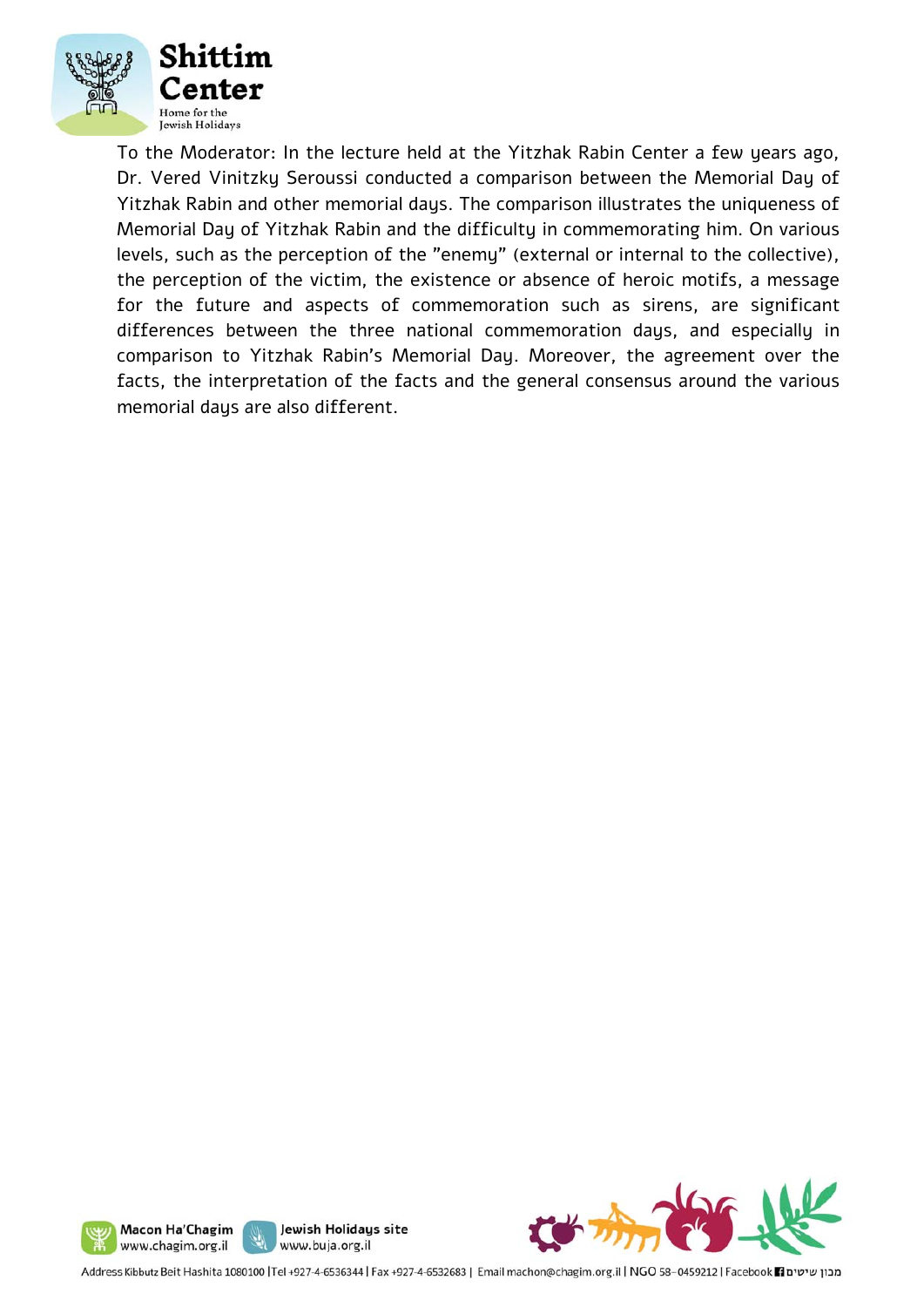

## **The Yitzchak Rabin Memorial Day**

Memorial Day of Yitzhak Rabin Law, 5757 – 1997 (1)

| Yitzhak                    | 1. (A) The 12 <sup>th</sup> of Cheshvan, the day of the assassination of   |
|----------------------------|----------------------------------------------------------------------------|
| Rabin                      | Prime Minister and Defense Minister, Yitzhak Rabin,                        |
| Memorial                   | shall be a national memorial day that is to be                             |
| Day                        | commemorated in states institutes, at IDF bases and in                     |
|                            | schools.                                                                   |
|                            | (B) If the 12 <sup>th</sup> of Cheshvan falls on a Friday or a             |
|                            | Saturday, the Memorial Day shall be held on the                            |
|                            | preceding Thursday.                                                        |
| <b>State</b><br><b>The</b> | The flags in government institutes and in army bases<br>2.                 |
| Flag                       | shall be lowered                                                           |
|                            | to half-mast.                                                              |
| <b>The</b>                 | A memorial service shall take place on Mt. Herzl, near<br>$\overline{3}$ . |
| Memorial                   | <b>Yitzhak Rabin's</b>                                                     |
| Service                    | gravesite.                                                                 |
| <b>IDF</b> Army            | A day ordinance of the Commander in Chief shall be<br>4.                   |
| <b>Bases</b>               | announced in                                                               |
|                            | army bases.                                                                |
|                            | 5. In schools the Memorial Day shall be marked by -                        |
|                            | (1) Activities that commemorate the image<br>and                           |
|                            | achievements of                                                            |
|                            | Yitzhak Rabin.                                                             |
|                            | Activities dedicated to the<br>importance<br>0f<br>(2)                     |
|                            | democracy in Israel and                                                    |
|                            | to the dangers of violence to society and the state.                       |
| Regulations                | The Minister of Education, Culture and Sport is<br>6.                      |
|                            | charged with the                                                           |
|                            | execution of this Law and may issue regulations for its                    |
|                            | implementation.                                                            |
|                            | Ezer Weizman<br>Benjamin Netanyahu<br>Dan                                  |
|                            | Tichon                                                                     |
|                            | President of Israel<br><b>Prime Minister</b>                               |
|                            | Speaker of the Knesset                                                     |

(1) Published in Law Book 5757 No. 1630 on Date 7.17. 1997, p. 186 (Bill 5757 no. 2618 p. 342).



J ľ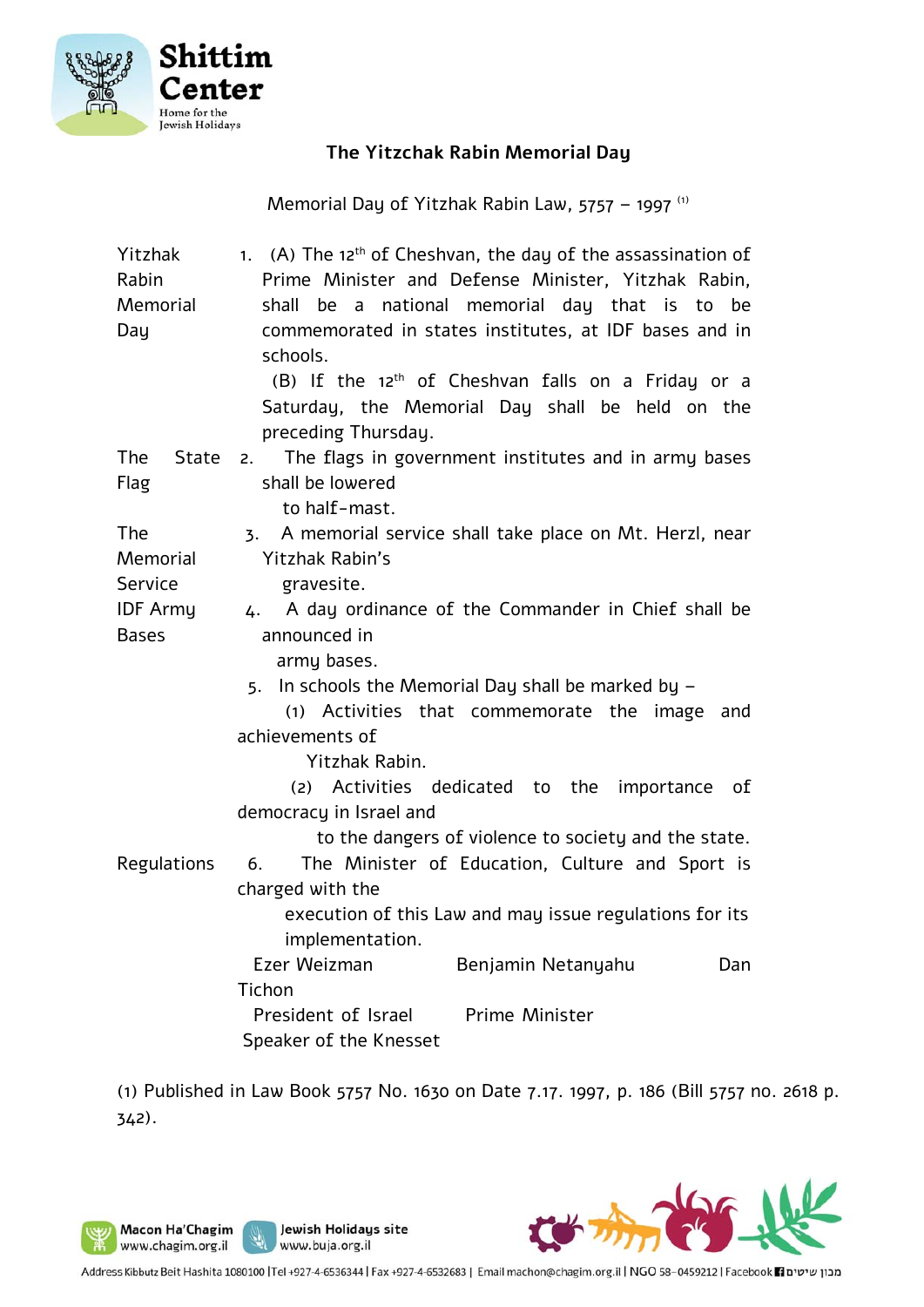

# **We Shall Search Our Ways and We Shall Examine them**

Rabbi Dr. Aharon Lichtenstein

I address this gathering today, with mixed feelings. On the one hand, there were those who had approached me and had said that straight from the plane, instead of heading directly to the yeshiva to deliver a class on the issues studied at the time in the yeshiva, that it was important that I go straight to the *beit midrash* to discuss the current events. On the other hand, there are others who feel that after a week or so, everyone is already too deeply involved in the turmoil surrounding the terrible event and all of its implications that we wish to restore some type of routine. From this point of view, the fact that the tragic events had caught up with me overseas, I had missed the response in a timely manner, and there was no point in coming at this point and speaking about it.

And yet, despite the mixed feelings, I feel a need to relate to the situation, to the events and circumstances.

When I was in the United States, almost every community with self-respect held a memorial ceremony on one level or another. In one community, near New York, I was asked to speak, and I geared my messages in two directions. I opened by referring to the verse read in this week's portion, "And Abraham came to eulogize Sarah and weep." It is appropriate to distinguish between eulogy and weeping. While eulogy deals mainly with the assessment of the person, his personality and his achievements: it refers mainly to the past, weeping relates to the shattered and broken heart associated with his death. As a result, I saw a double task awaiting me. First, to describe, as much as my minimal acquaintance has perceived, the character and philosophy of the prime minister, of blessed memory, and in addition, to address the aspect of the loss and deterioration that follow the murder with all of their components.

Here, in a community whose acquaintance is much deeper, where there are certainly people, like Rabbi Amital and others, who knew the prime minister to a greater degree than I knew him, I will not relate to the first aspect. Here, at the yeshiva, I would like to focus on the second aspect, with its various elements, including the tragedy itself and what has emerged from it.

When you're out to cry and lament, there are different layers and components involved. Of course, first and foremost there is a personal aspect. There is the grief of a bereaved family, a widow, children and grandchildren; It is certainly forbidden to lose awareness of this aspect, in the midst of public and national uproar. But when a big minister falls, when a famous personality is assaulted, this point, despite its importance, is mitigated by other aspects unique to this case. In such a situation,





Jewish Holidays site

www.buja.org.il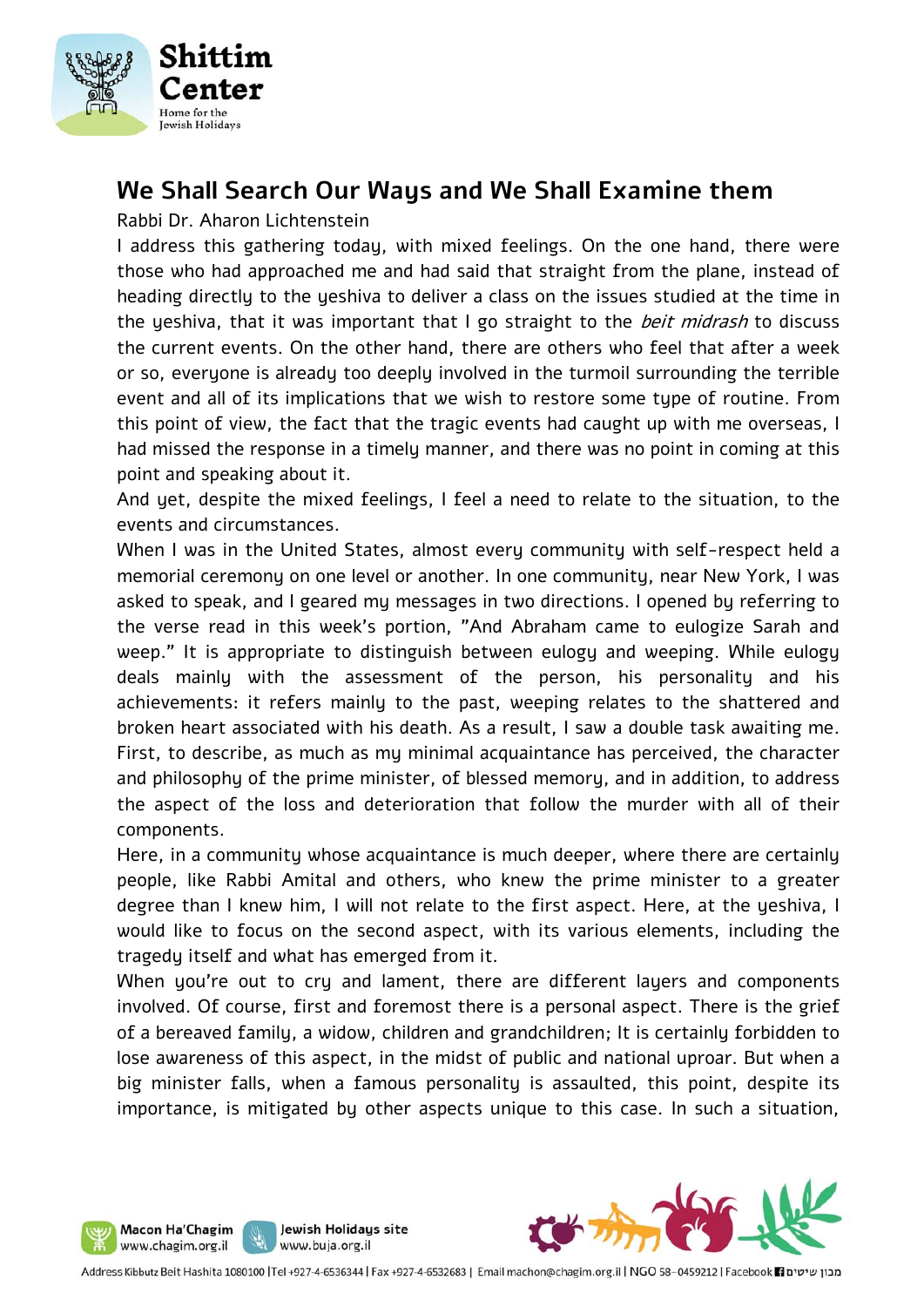

when dealing with such a personality, naturally, public attention is primarily focused on the public aspect.

We have been confronted undoubtedly, with a severe loss, a source for weeping for the present and a potential crisis for the future. It's not common that a leader with the stature of Yitzhak Rabin ascends the national stage. A person with a personal background and skills, both by his own merits and such that he had attained from his experiences, who could have, by virtue of this combination, in the complex reality in which we live, as a captain, steered the national ship and navigated it in difficult times, while on the one hand, the efforts to reach a safe haven, was a mission he and the entire nation faced, while on the other hand, the fear of storms, when perhaps the coast is not so safe, probably concerned many. The combination of a military career of more than twenty years, on the one hand, and a second period, for over twenty years as well, of political activity, when it comes to difficult and fateful decisions, of which their political and security aspects are attached as fire to a flame, the ability to assess things correctly, and to relay authority and leadership to the public in both fields, each separately and both combined, this combination is certainly uncommon. It is hard to think of another person in which the blend of skills and of background in both fields were equally intertwined and on the same level. This is a difficult loss from a national point of view, and indeed woe is to the ship that had lost its captain.

\_\_\_\_\_\_\_\_\_\_\_\_\_\_\_\_\_\_\_\_\_

\*An address delivered in the Har Etzion Yeshiva on the 20<sup>th</sup> of Cheshvan, 5756

Beyond this point, and regarding the apprehension that must fill the whole nation at the loss of the captain, there is special concern for those whose interest in settling in the Land of Israel is close to their hearts. There may be some, to whom this statement will sound a bit exaggerated and strange, since the fierce and vigorous opposition to the prime minister's policy and personality emerges precisely from those who see themselves as the carriers of the settlement flag. But from an objective viewpoint, the one whom this public  $-$  if it had recognized that, in any case a certain move was in the making, although it be to their dismay - was able to rely on to do his best to take care of the security aspects, and accordingly to preserve the settlement regions, was the prime minister. Consequently, it is both for them and for us that he is missing. But not only that. As far as we are concerned, the whole peace process, with all its victims, is not just a political process. The peace process is a process that is connected to moral and spiritual aspects, that not only the practical results - what is returned, what is not returned and whether it is returned, but also how it is returned, in what spirit and feeling it is done - is significant. Is this a process of relinquishing, an act of joy in getting rid of a heavy burden, or a willingness to compromise, considering all the pain it entails? It seems





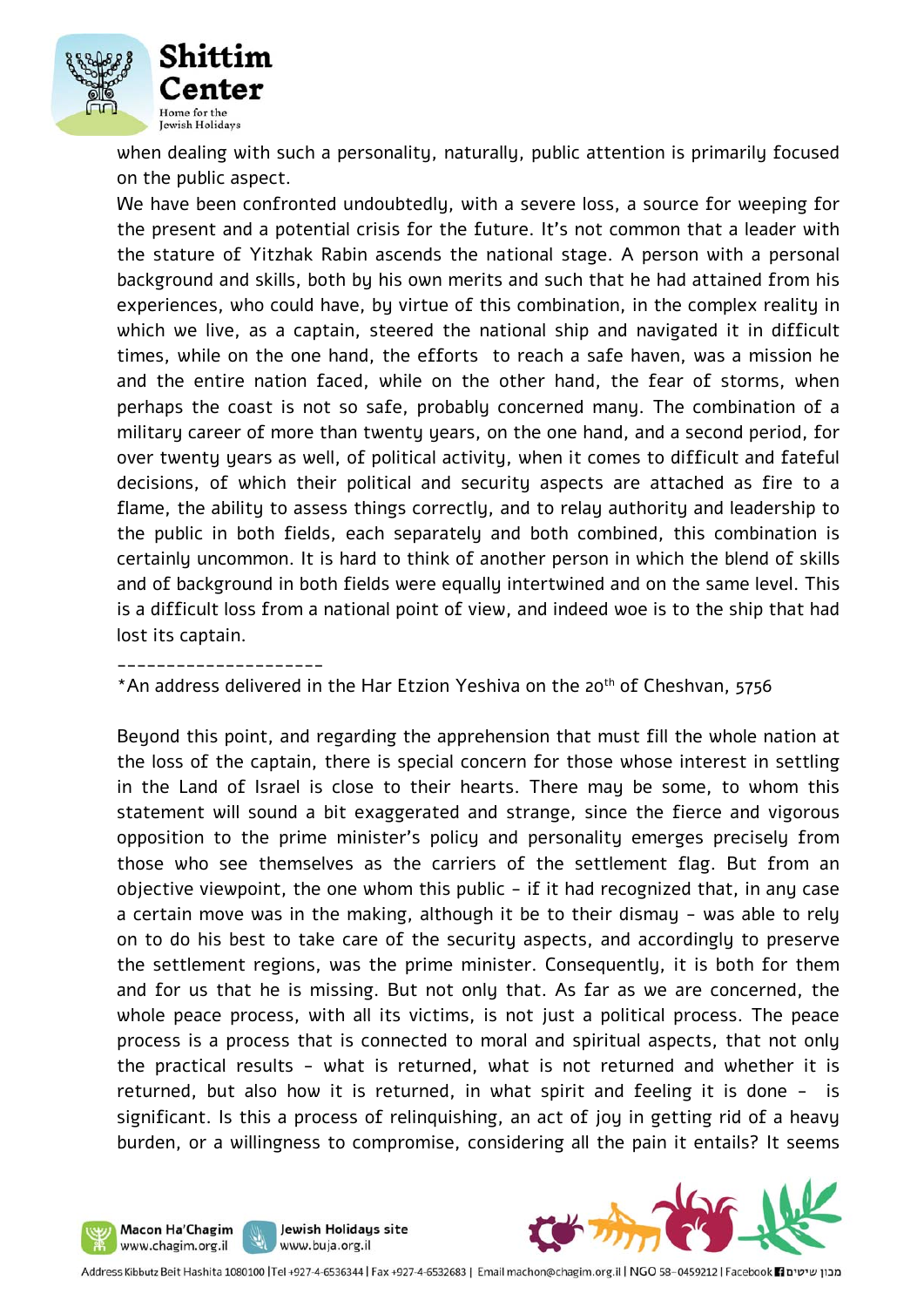

to me that an objective viewpoint - capable of overcoming resistance to the very policy that examines the "degree of joy and tranquility" in the act of return and concession - as opposed to the sense of recognition of the circumstances necessitating the process, with a heavy heart and a strong connection to the Land of Israel, of the Covenant of the Pieces, shall recognize the fact that the prime minister of blessed memory felt this pain. True, not as much as we would like it, but his attitude was to handle it with a clenched fist rather than with a generous heart, and this point stems from moral and significant roots...

... The absence of Yitzhak Rabin, who passed away, would have been felt even if he had died a natural death in his bed. But this was not the case. The terrible and dreadful circumstances, the way in which he was murdered in cold blood, must become a source of deep pain and sorrow - beyond the loss of the captain in itself to every citizen of the country, that we have come to this. I was in New York last Tuesday, and I went to see Rabbi Aharon Soloveitchik, and I imagine that there are some people in this crowd who are well aware of how fierce his opposition is to the entire peace process. He expresses himself strongly and sharply at any occasion. And despite his physical difficulty to move, he came to Israel especially to express his opposition to this. It is hard to find a person who is more opposed to it. I had just arrived to see him and before I had a chance to open my mouth to speak, I had only said "Shalom Aleichem," he repeated over and over, "a badge of shame, a badge of shame" He did not shut his eyes for two nights out of feelings of shame and embarrassment.

This feeling, that our country, the apple of our eye, has deteriorated to this extent, that our nation has reached such an abject level of lowliness that until now we had thought exists only overseas, "which G-d your Lord has given them," that we have descended to such a level of resolving political conflicts, disputes and internal rifts with murder and violence; this shame must encompass everyone: from the right and the left wings, religious and secular, to the extent that a Jew feels, as he should feel, any degree of unity and entirety of the nation of Israel, then even if it is a different segment of the people, one must feel to some extent a sense of shame of the image of our society that is currently, resolving (or thinks it is resolving) disputes. But naturally, the feelings of embarrassment and shame must fill us, our public especially. To whatever extent every Israelite is a bone of our bones and flesh of our flesh, in this case, in regard to the sector called, "National Religious" – that we pride ourselves in being part of – this statement is mostly and directly relevant.

This is a man who was nurtured in the best of our institutions. Ten days ago, we would have marked him as a symbol of success, a story we would all be proud of. This is the product of a good family; His father being a scribe and his mother, a kindergarten teacher. He was educated in a high school yeshiva and in one of the senior Hesder Yeshivas, he was enrolled to study the most sought-after subject at



Jewish Holidays site

www.buja.org.il

Macon Ha'Chagim www.chagim.org.il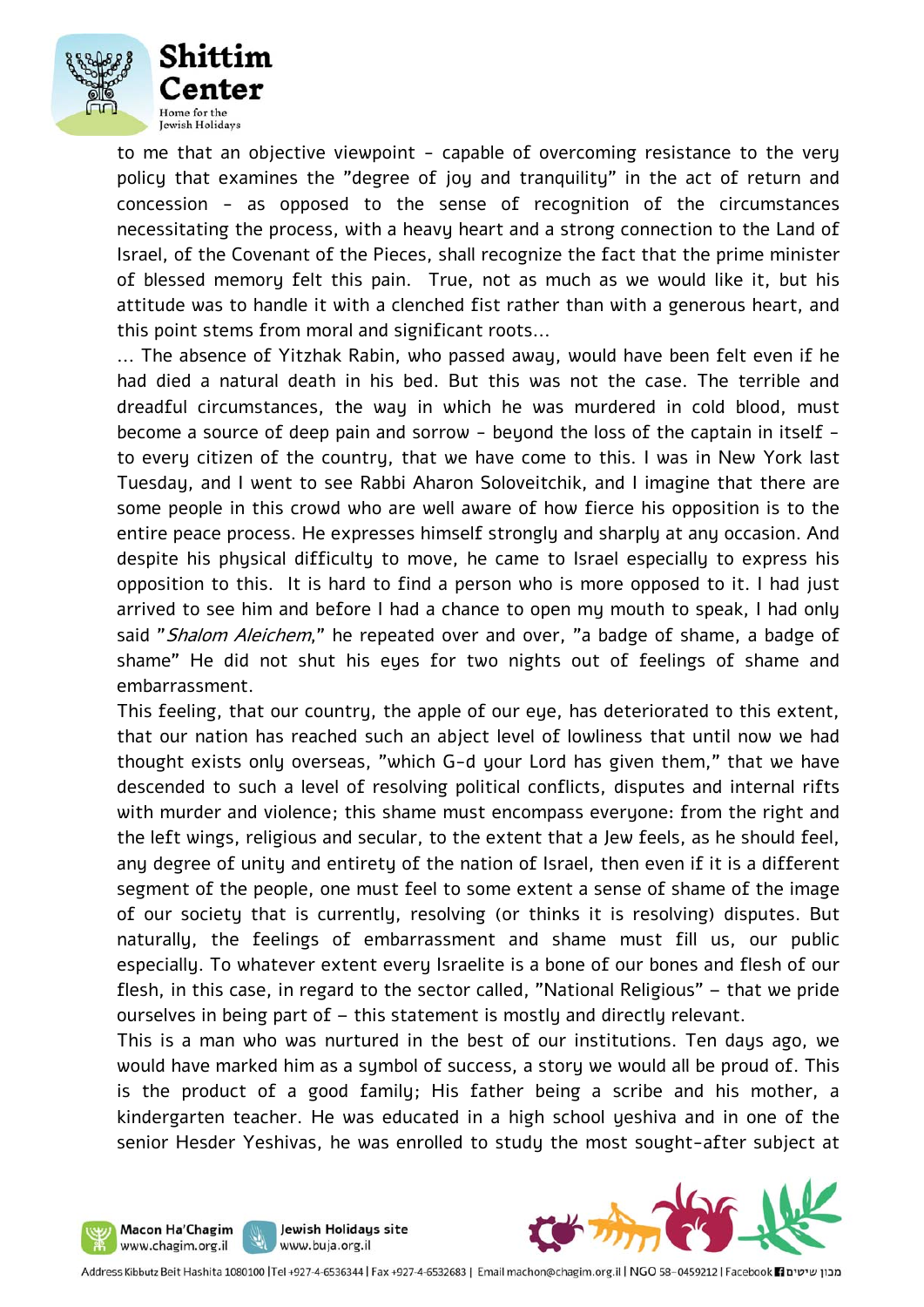

Bar-Ilan University and was a diligent student at "Collel". Ten days ago, we would have run to secular people and told them," Fellows, look at your image, where your youth spend their time, what kind of culture or sub-culture or lack of culture do they maintain, and as to us - look: "What crops we have grown!"

The mishnah in the Ketubot says that a betrothed girl (who has defiled herself sexually) is stoned at the door of her father's house because of her connection to her parents: "Look at crops that you raised." Now we hear voices among us claiming: "What is 'That you raised'? We raised? God forbid, some wild weed, a wild flower, one that grew up on the edge of the flowerbed, an outcast that was ostracized: "We raised him?" But, gentlemen, it is not possible that one who is willing to take credit when the sun rises, suddenly shakes off responsibility when it begins to rain. If, ten days ago, we would be showing off the young man with pride, "Look at the crops we raised", we must say also today, "Look at the crops we raised."

After the underground affair, some 12 years ago, I published an article in "Maariv" titled "Where Did We Go Wrong?" The gist of the article is a call for soul-searching following the events that took place, and the emphasis on the fact that these were not people who came from the margins, but rather a group of people who are among our best, and that we refrain from deluding ourselves into thinking that there is something marginal here in the periphery that can be shaken off, rather there is a need of genuine and serious self-criticism, directed, not only at the branches, but also at the roots.

If that was the case then it is all the more so the case today. There are voices of disavowal, "weed" and the like; However, we must see these things in the perspective of our sages, in the perspective of our sages, these are terrible things. I'm almost afraid to verbalize them. I do not intend, G-d forbid, that they should be enacted as stated, but we must understand from which angle and out of what attitude the sages approached such severe cases. Following the issue of the Molech the verse (Leviticus 20: 5) states that if the public does not see to it that the affliction is removed and the evil is eradicated and the sinner - punished, then "I shall turn my face to that man and his family." The Gemara in Shavuot (39) asks: "Rabbi Shimon said: If he sinned, what is the sin of his family? To tell you, there is no family in which there is a tax collector where the rest of the family are not tax collectors, and there is no family in which one member is robber that the rest – are not robbers, because they cover up for him". Let us not deceive ourselves. To a large and true extent - we are the family.

Covering up takes on two shapes. There is a cover up that protects a person so that he is not discovered and that no sanctions be imposed against him. In this sense, the cover up comes after the act. But we recognize in the Jewish Law a type of protection that comes before the act is committed, a protection that enables growth and development: "He who covers up hybrids – is beaten". And in this case, to a



Jewish Holidays site

www.buja.org.il

Macon Ha'Chagim www.chagim.org.il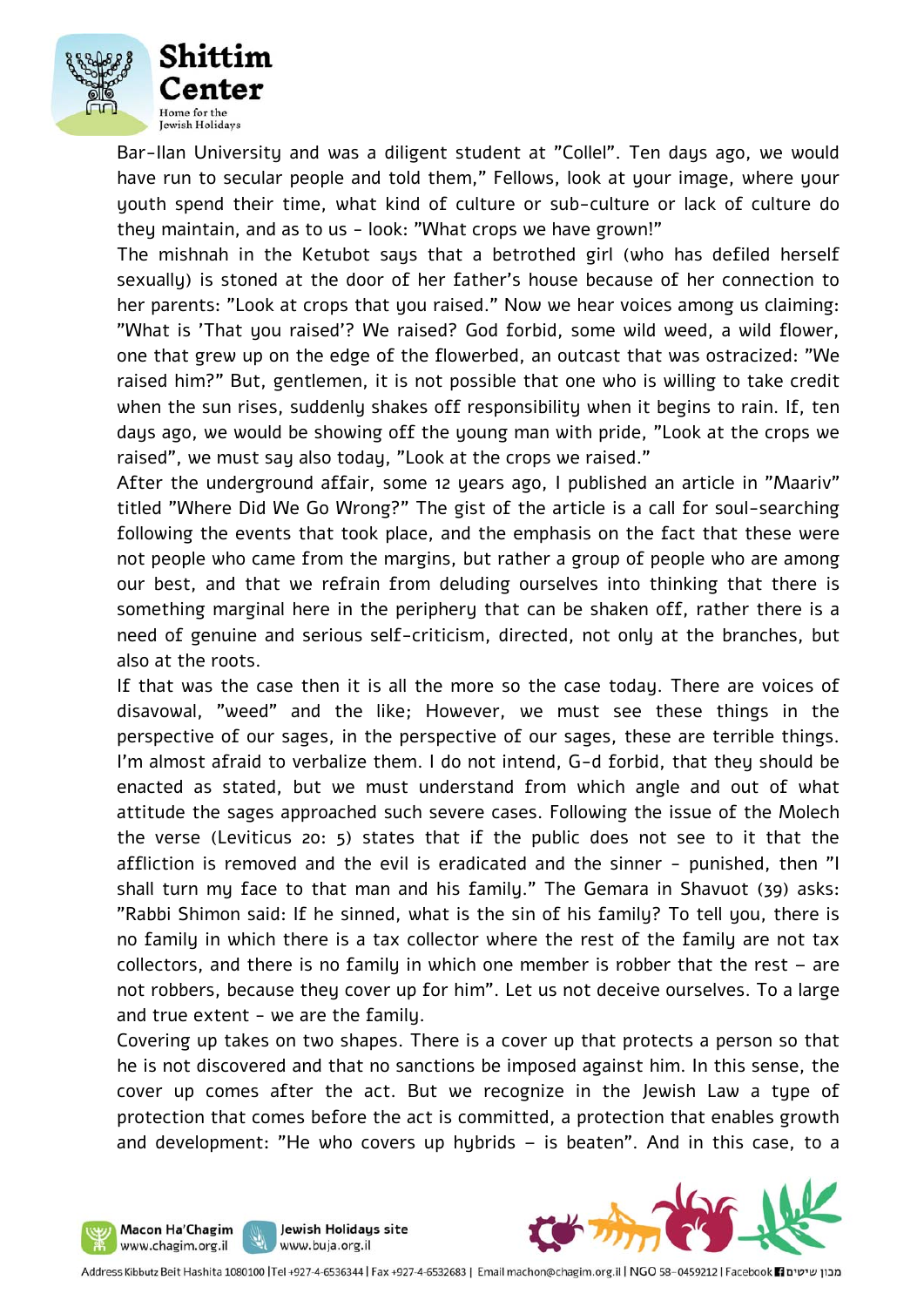

certain extent, to our great dismay - but if we do not regret it, we will not recognize the truth - there is a degree of covering up that enabled and the tumor and the development. I wish we could say that what had happened was not done because of the upbringing and the education the boy received, but in spite of it. But we must ask ourselves, "Is it true?" If a person stands up and says, "Well, what can I do? I am indeed a Rosh Yeshiva, an educator, a teacher or a rabbi, and out of my community emerge also young men who violate Shabbat. So am I responsible for their desecration of Shabbat?" "the answer is, heaven forbid. In Volozhin, there were yeshiva principals who had stronger minds than you do, yet, there too, there were not one or two, not a dozen or two of those who completely through off the yoke of observance. But there it was clear, and likewise today, if a young man violates the Shabbat from any high school yeshiva or a high yeshiva, these cases occur in spite of the education. And at this point we must ask ourselves is it all despite, or partially due to the education.

#### In the Gemara, Yerushalmi, in Tosefta and in Sifri, it is written:

 "Our rabbis have taught: There is a story told of two priests who were equal and at the same time – ascended the ramp leading to the alter. One of them neared the other and stabbed him in the heart. Rabbi Tzaddok stood on the steps leading to the Temple Hall and said: Brethren of the House of Israel listen: it is said 'If you find a corpse in the field – your elders and judges shall go out'. On what do we bring a beheaded heifer, on what occurs in the city or  $-$  in the Temple courts? So the entire crowd burst out crying. A father of a child who was having convulsions came nearby and said: Here is your atonement, my son is still quivering and the knife has not yet been defiled. To show you that the issue of purified vessels was more severe in their eyes than bloodshed. Likewise, it is written, "And also Menashe spilled clean blood that filled Jerusalem completely from one edge to another".

#### (Yoma 23)

Further, the Gemara asks, what kind of a heifer was Rabbi Tzaddok referring to, since Jerusalem does not bring a heifer. The Gemara also asks, why a beheaded heifer is brought only when one does not know who the murderer is, but in this case they all witnessed it. "And it was not known who had killed him, yet in his case it is known, who had done it?!". "The answer is - to increase the weeping". So the question arises, "What is the purpose of increased weeping?" Is this a good enough reason to interpret the Torah incorrectly? Could it be that Rabbi Zadok would stand in the hall and distort the proper meaning?! It is inconceivable!





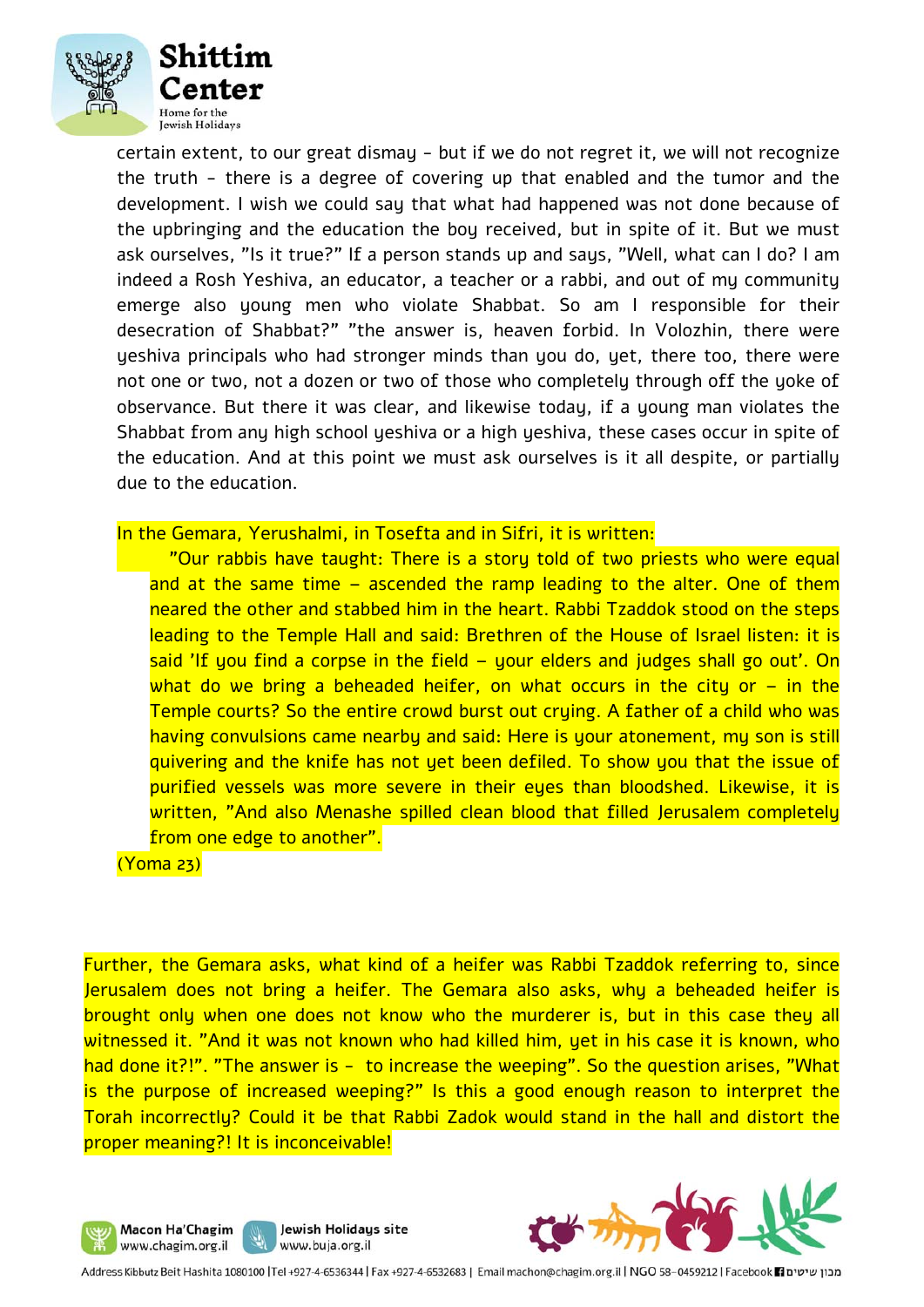

The answer is quite clear. There was a message here. What is the story of the "Beheaded Heifer"? This is the case of guilt and collective responsibility, from elders of the court to the last of the servants.

In the modern world there are great liberals who know how to speak about the fact that there is a particular guilty person and that so and so is guilty, the family is guilty and the society is guilty, and the grandmother is guilty. The Jewish view intensifies the sense of personal responsibility. A person is responsible for his fate and is responsible for his actions, and, heaven forbid, that the collective guilt, that instilling the feeling that we are all to blame, should dull the sense of personal responsibility of the actual offender.

But if it is a sense of collective responsibility beyond personal responsibility - this is the message of the issue of the Beheaded Heifer. And in this case, Rabbi Tzaddok felt as one of the two young priests ran and drew a knife and stuck in the heart of his colleague; What will the elders and the people who stand in the Temple court say? They will say, "Well, a weed, a wild flower, a lunatic, who stuck a knife in the heart of his colleague so that he does the service instead." And then everyone shakes off responsibility and goes home and carries on as normal...

Rabbi Tzaddok understands that the piercing of someone's heart is not a mistake of a wild flower, done despite the education he received, but to some extent, because of it. What made one priest thrust a knife in the heart of the other one? Was he rebelling against the world of the Temple and its sanctuaries? Did he disregard the service and everything that the Temple represents? Quite contrarily! Out of enthusiasm, out of passion, out of devotion to arrive first to perform a holy service; that was why he arrived at what he did. That's what energized him and what encouraged him!

Of course, one cannot say that it was his rabbis, guides, parents and teachers who taught him and instructed him that in order to be first at a service, it is permissible to thrust a knife in the heart of a friend. God forbid! But in terms of factors and elements that had penetrated his consciousness and personality and had led him to that terrible act - certainly it is. They made sure that "the envy of scribes shall increase wisdom," and they forget that it is also increases jealousy. They had emphasized the importance of service and did not emphasize enough the importance of caring for others, the feeling of friendship, the need for a balanced world view and balanced lifestyle, in which concern for the life of others goes hand in hand with the awe of working in the Temple and with the sincere, genuine, good, beautiful, sublime and the holy will to carry out the service. Further on, the Gemara doubts what this constellation was. What had happened? The Gemara understands that there was a loss of balance. The more important and sanctified the work in the Temple is, the lesser it should be involved with bloodshed. What was the educational failure? As the knife is still stuck in the heart of the priest, his father comes and says worriedly: "Take out the knife, he is still fluttering, so that it will not be defiled!" To teach you that purification of vessels is more important to them than





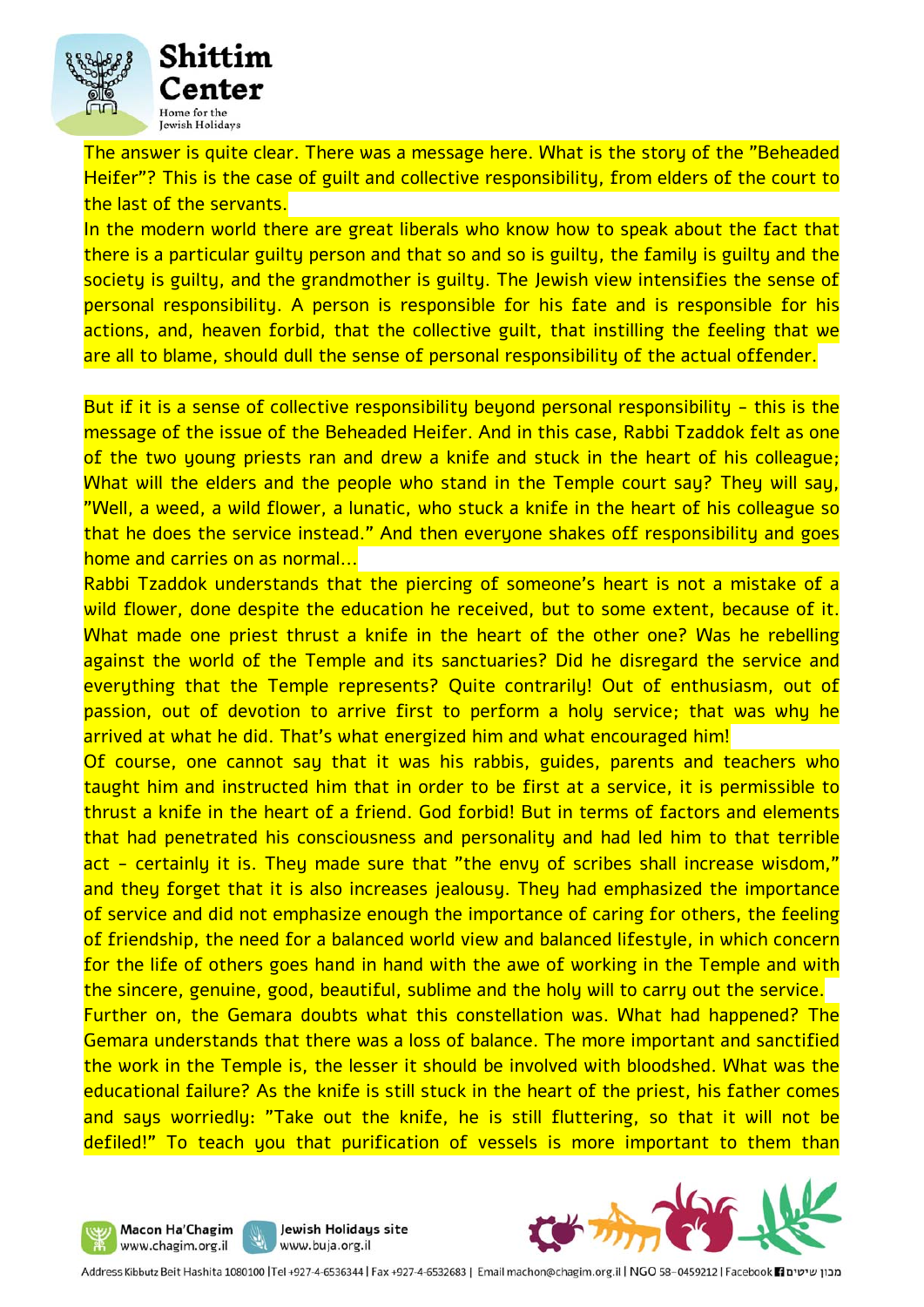

shedding blood. The Gemara asks what has transpired here? "Bloodshed is an order of the sages, but the purity of vessels is as long as it is viable it is viable, or perhaps bloodshed is viable as long as it is viable while the purity of the vessels is more severe." Where was the failure? Was it due to the attention that should be given to purifying the vessels, they had reached the desired level, but they underrated bloodshed, to the extent that bloodshed became inferior to purifying tools, or perhaps in the realm of bloodshed they had received the necessary and normal education, yet they exaggerated with the issue of purified vessels to the extent that led to such devastation. Either way, the youth died; Rabbi Tzaddok rised said to them: "Gentlemen, we have educated ourselves to good and beautiful values, but the bottom line is that there is bloodshed here. Let us not delude ourselves that actually this merely a weed", continued Rabbi Tzaddok, "And let us not say that we realize who the killer is, and he is the one to take the blame.

Everything is he and he is the only one. There is no one behind him, at his side, and no one above him. What have we to do with the beheaded heifer? You ought to know that, from a practical *halachic* point of view, since the condition of 'no one knew who slew him' does not exist here, for it is known who struck him and the heavy, initial and basic responsibility lays on him - and not a single hair will fall from the personal responsibility required by virtue of the fact that there were others at his side and above him – nonetheless, basically, there is room in his case for the beheaded heifer". Because he was nurtured with part of this – and there is no knowing with how much, and who knows whether it is due to downplaying bloodshed or due to preference of the severity of other values – some of this was endowed on him in his upbringing, and now the priest who competed with him, is slain. And then Rabbi Tzaddok was aroused with the terrible question, the question that the public did not have an answer for, and the only response was that "they all broke out crying". His question was who would bring the beheaded heifer, who is liable, to whom shall we assign this, to the cities or to the courtyards?

What is the significance of assigning the city or the courtyards? Gentlemen, that very fellow, that very murderer, that very criminal was nurtured from two frameworks and two circles. There is one wide circle - the city, the general culture, the country's moods, verbal violence in the Knesset and the murder of women in their homes, intolerance and a feeling of conceit. There is something in the city, in the broad society, perhaps it should bring the beheaded heifer. But on the other hand, Rabbi Tzaddok was imbued with the truth and morality that drove him to realize that perhaps there is room here, in the courtyard for the beheaded heifer, not particularly from the city but from the courtyards. Precisely in the world of the Temple, the world of sanctity, particularly, the priests in their service, the Levites with their songs and melodies, perhaps the courtyards need an atonement and they ought to be the ones responsible to bring the beheaded heifer. Perhaps they are responsible for the 'eclipse of the luminaries', being the root of the crime.





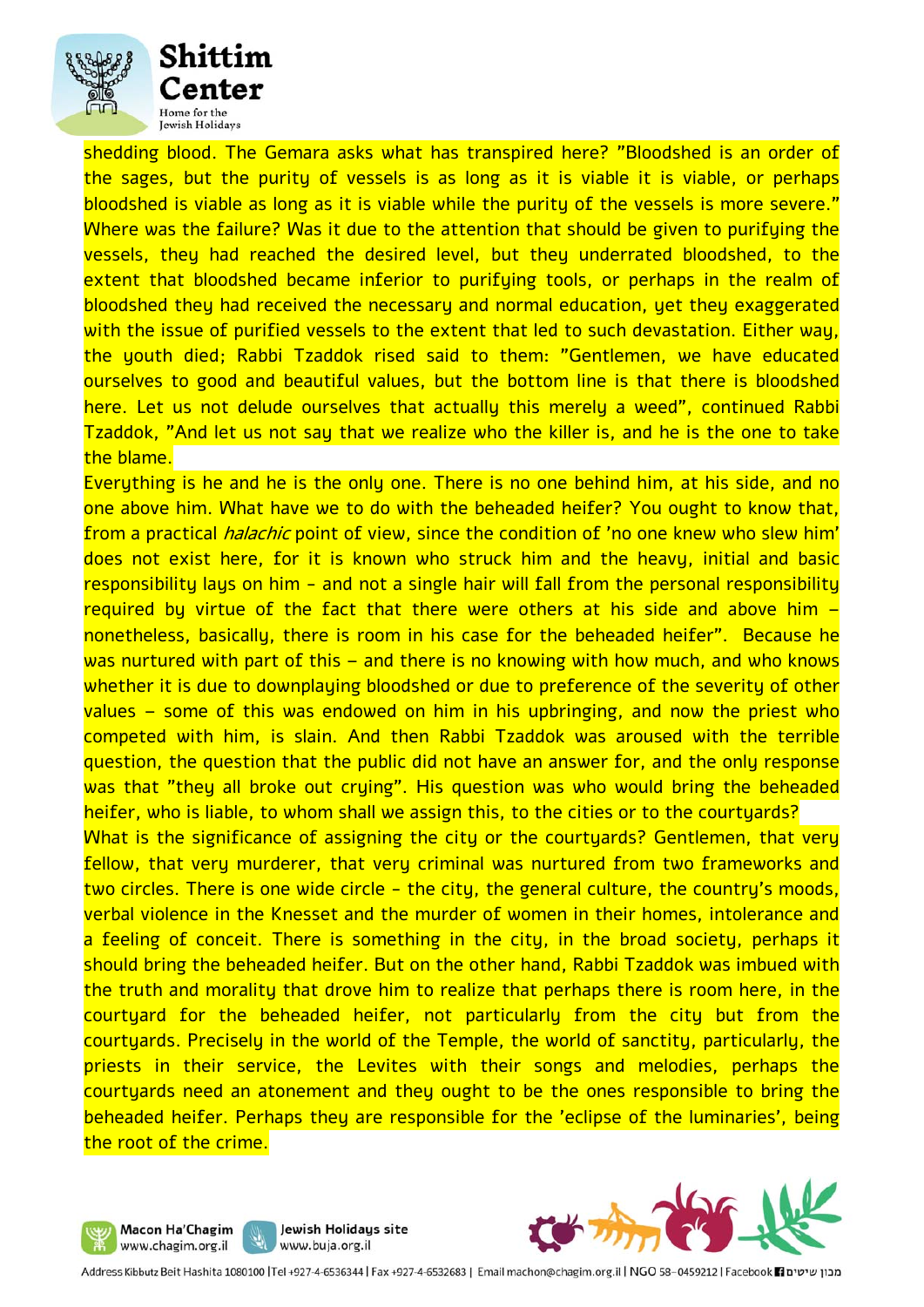

Why did everyone burst out in tears? Not because they did not know whether to answer 'the city or the courtyards,' but because they understood instinctively and intuitively that the real answer to Rabbi Tzaddok's question was that a beheaded heifer should be brought - both by the city and by the courtyards. Both the city must be shaken up and the courtyards must awaken. When a young man is bathed in his blood near the altar, in the midst of the courtuards, both the city, and the courtuards need a beheaded heifer ... ... Let us ask ourselves, what are our problems as residents of the courtyards? After all, we educate, and try to educate in a way promoting holy matters, to the connection to the Land of Israel, to the nation of Israel and the Torah of Israel. The legacy of the past and the vision of the future - these are our directives. Is there something wrong or invalid in this? Is there anything we'd like to rule out? God forbid! We will not give up the courtyard of the Israelites nor the courtyard of women, nor the Temple Hall nor the Holy of Holies. We are hoping for the entire Temple, with all its layers and constituents; the Temple, the Temple Mount, Jerusalem and all the ten holy places of the Land of Israel. However, the question of the overall picture is the obvious one. Have we sufficiently seen to it that the balance in the overall system would be proper or not. Or perhaps, as in that horrifying Gemara tale, even if bloodshed is severe and the awareness to it is sufficient, there is an imbalance and disproportion between bloodshed and purity of vessels. Perhaps the education for adherence to laws concerning the courtyards broke the balance and proportion even within the courtyards.

There are several elements that can be addressed.

Macon Ha'Chagim

www.chagim.org.il

First, the self-confidence, which, on the one hand, stems from sacred things, attachment to the world of eternity, from devotion to the values of faith and worship of G-d, but on the other hand, it has sometimes taken on alarming and shocking proportions. From the attitude that "we are *Neturei Karta*, we are the guardians of the courtyards" - and the courtyards can refer to items sanctified by the Torah of Israel, and the courtyard can be the Land of Israel - sometimes our pupils and we have arrived at situations in which absolute certainty turned into a feeling of conceit. Conceit that had led to the fact that we did not see ourselves as responsible to other groups, and sometimes not - to other values. I remember ten years ago, when I was a member of an internal review committee, among the quorum who showed up, there was a person who assumes a prominent position within our public. The public that he represents, who resides in the places it resides, he said, is so wonderful - "there is no group compared to it in the world" -and that, in fact, there is no one worthy of being its governor and ruler. I left, shocked. Over the past decade, this tone of "us and them" - we are the good ones, we who those who care, we are those with the values - is only, unfortunately, expanding.

Secondly, occasionally we taught our students to simplify thinking. Simplification, that on the one hand is enough to arouse enthusiasm and excitement.



Jewish Holidays site

www.buja.org.il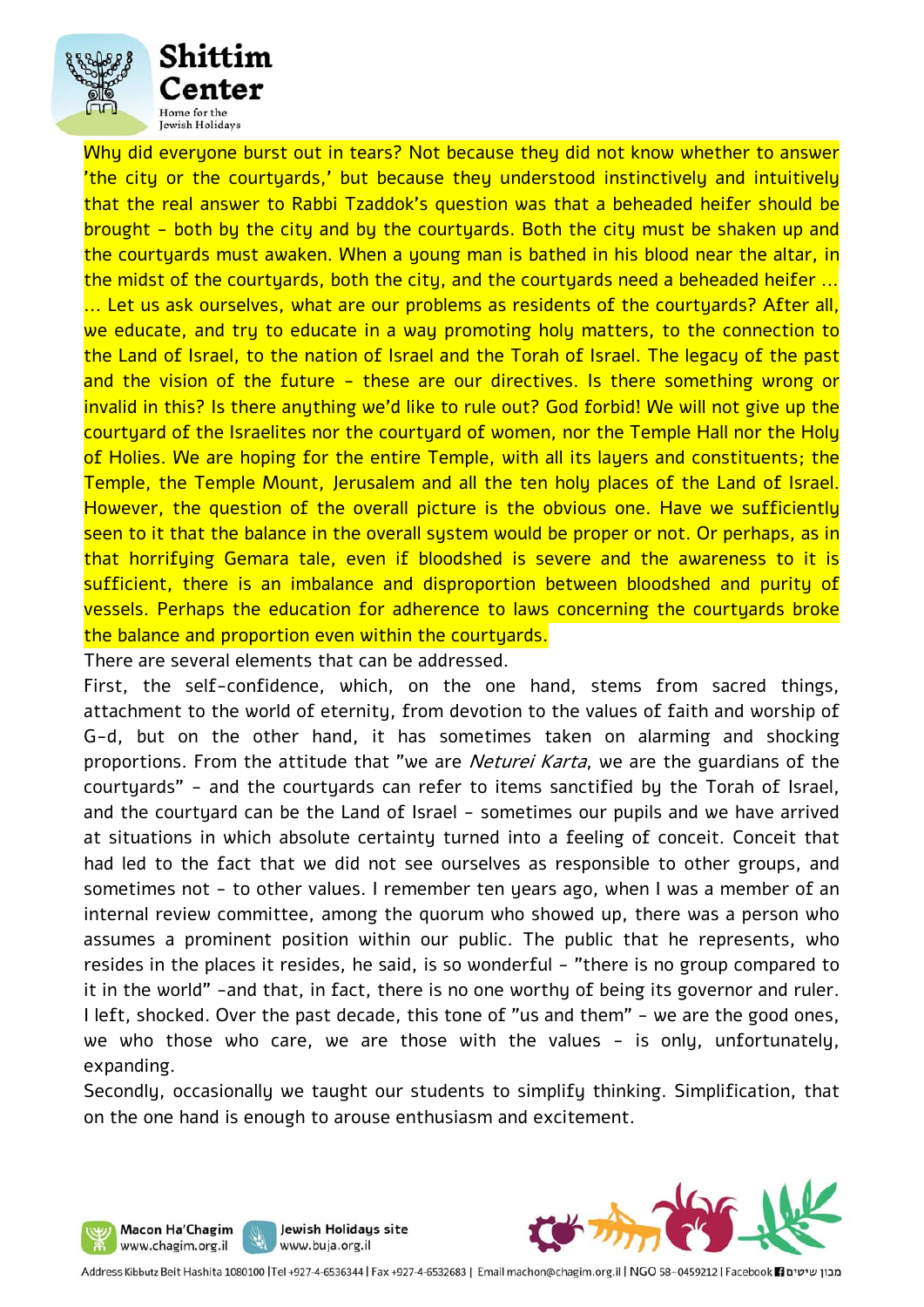

When you come to a person with a sharp and clear message, you speak only in a single tone and shout "after me", it is more likely he will run than if you tell him, "Think, consider, look into it and investigate" being that there are difficult, complex and diversified problems, conflicting spiritual interests or conflicting national interests. More than once have we transmitted, in an effort springing out from sacred roots, to rush the male and female youths to the altar to do the work, not just simplistic messages, but also a simple way of thinking and a plain way of acquiring habits. This simplicity is expressed, sometimes in the ways of thinking and sometimes in the abandonment of contents and considerations. About 10-15 years ago, shortly after we made Aliya to Israel, I once left a meeting of yeshiva teachers, shocked to the depth of my soul. The subject spoken about there was about teaching, how to teach the generation and to promote it.

One of them rose to his feet and said: "While we know that there is a disagreement between Nachmanidies and Maimonides regarding the Land of Israel – whether it is a commandment, not a commandment, etc., this should be a hidden secret that we will keep between us. If they hear about this, something of their passion, the burning enthusiasm in their bones may fade, the burning coals will only dim and hiss. In this case it is not merely scoffing Dizengoff – it was avoidance of Maimonides!

Third, we have often educated quite a few members of our public, perhaps with good intentions, to look down on others. Anyone who does not think like us, who does not act like us, is not presented as a mistaken or straying individual, but as a man of malice. If there was an opportunity to attribute to a public figure or an entire public good intentions or wrong intentions, the instinctive tendency-though not always, of coursewas always to attribute to them – evil intentions. Not whims but wickedness. Not a mistake in judgment, but alienation. Instead of the usual truism passing on from one generation to the next: "Honor him and suspect him," many of them scrawled on their flag: "Suspect him, suspect him and suspect him." Not only suspect him: 'Suspect him' is - considering it questionable, instead, they adopted a sense of absolute certainty!

These ways of thinking, both messages that are conveyed and messages that are not conveyed, may lead to terrible reactions.

"From this you say, if a person has transgressed a simple commandment, he will end up committing a severe sin, and a person has violated 'love thy neighbor as thyself', shall consequently transgress, 'you shall not seek revenge or bear a grudge', 'and your brother shall live with you', to the extent that he commits bloodshed. "(Deuteronomy 19:10, 22:13)

It i is no doubt that there is a great deal of positive factors and the wonderful things in our educational system, and, God forbid, for anyone to tarnish the entire system, but to believe that it is all due to wild crops and weeds without any responsibility of the courtyards and that the entire issue occurred in spite of the courtyards - I'm afraid this cannot be said.





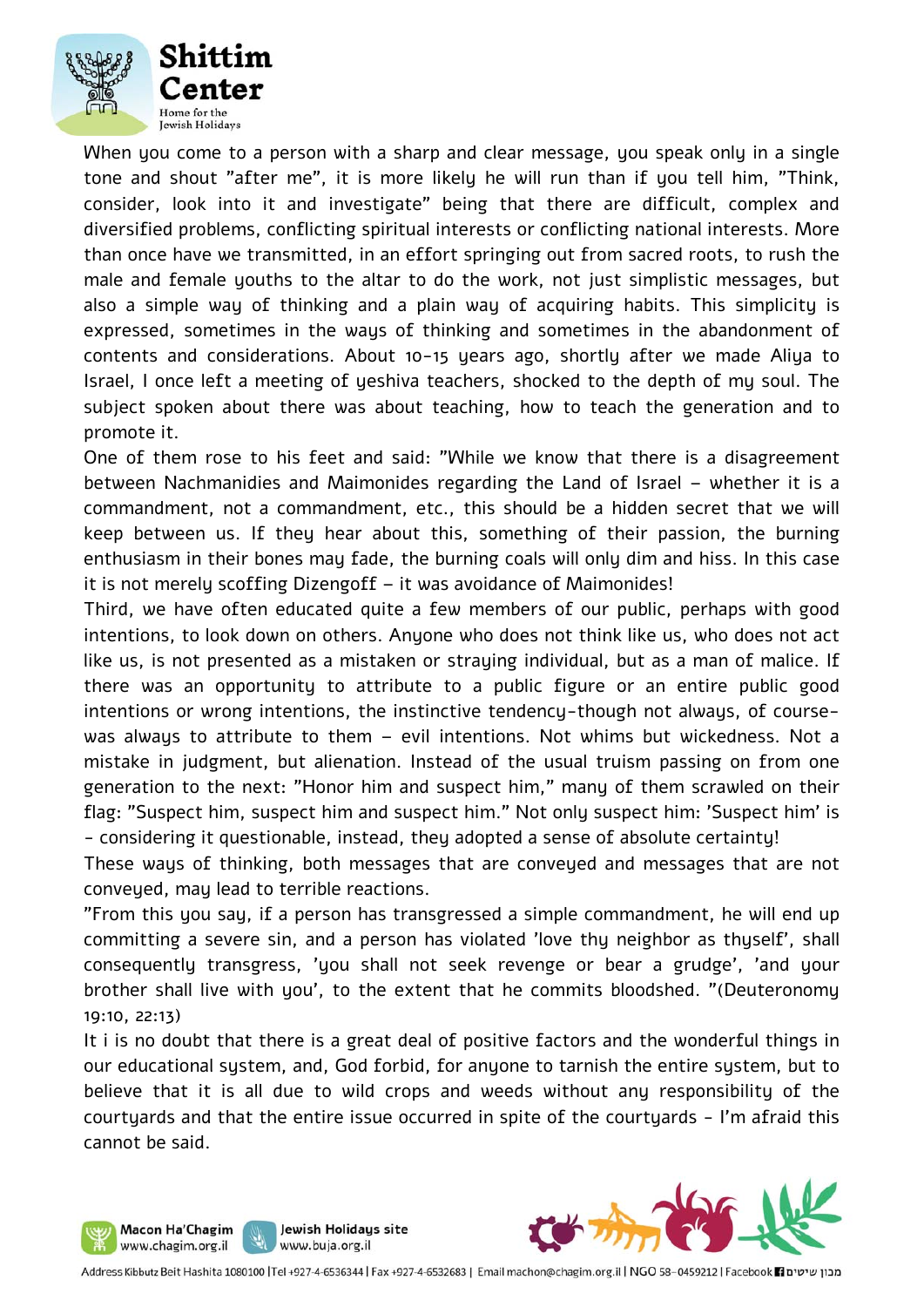

The difficult and terrible question that is asked is, then, is it necessary to close the courtyards, to dismantle the system and to give up values? On the plane to Israel, a Jew had asked me, don't I think that the situation that emerged is the result of an education in which people are taught that there are things that are more important than human life. I replied to him that the existence of values that surpass human life is not a matter that depends on this or that stream, yet this is a fundament rooted in the works of the Sages and the Shulchan Aruch. If there is a law of, 'he be killed and not transgress', this means that there are values that surpass human life.

But the question is, of course, how to apply this. What is the balance and what is the halachic and philosophical guideline, when is human life is at the pinnacle and when is it secondary to other values. If this point is adherence to items of sanctity, their esteem and admiration, we certainly need not be embarrassed and ashamed, and we should not erase even one small letter from our Torah. In this respect, we will not give in to any city, and we will not delete any clause regarding the realm of beliefs and opinions, adherence to the Torah and the worship of G-d. As far as our mission goes as bearers of these precepts, we will not give up and will not become dispirited. The values are those of the eternal Torah and G-d forbid that we renounce or erase anything. However, in terms of implementation and balance, viewing the overall picture, development of practical thinking and the examination of ways to implement this wonderful Torah with all its values and layers, in this there is certainly a need for a renewed and deeper thinking. And we may well have to reconsider priorities.

In the Tractate of Yoma (p.22) it is told: "There was a case in which two priests ran up the ramp to the alter and one pushed the other to the extent that the latter fell and broke his leg. Since the rabbinical court became aware of the danger they issued a regulation that the offering to the altar be conducted by casting lots". The Gemara tells two different tales: The tale brought in Tosefta and in Yerushalmi, regarding the case in which a priest struck his fellow in the heart of his colleague, and the leg breaking tale, told in the Mishnah. The Gemara discusses the relationship between these two tales and the shift to the method of casting lots. Its conclusion is that the story of the murder had preceded the one in which the priest broke his leg. At the time the first story occurred, purity of vessels was more severe than bloodshed. But, despite the warning of Rabbi Tzaddok and the entire crowd breaking out in tears, routine activities were resumed with the people reassuring themselves that this event was, albeit shocking, but an exception to the rule, "In the first case they figured it was an exception to the rule", and therefore they made no changes. "Since they realized that even inadvertently there is a danger", in other words, they understood that something was foul in the prevailing system if people are hurt even without an intentional act of a person taking a knife and thrusting it in the heart of his comrade, and thereupon "the rabbis issued the regulation of the lots."





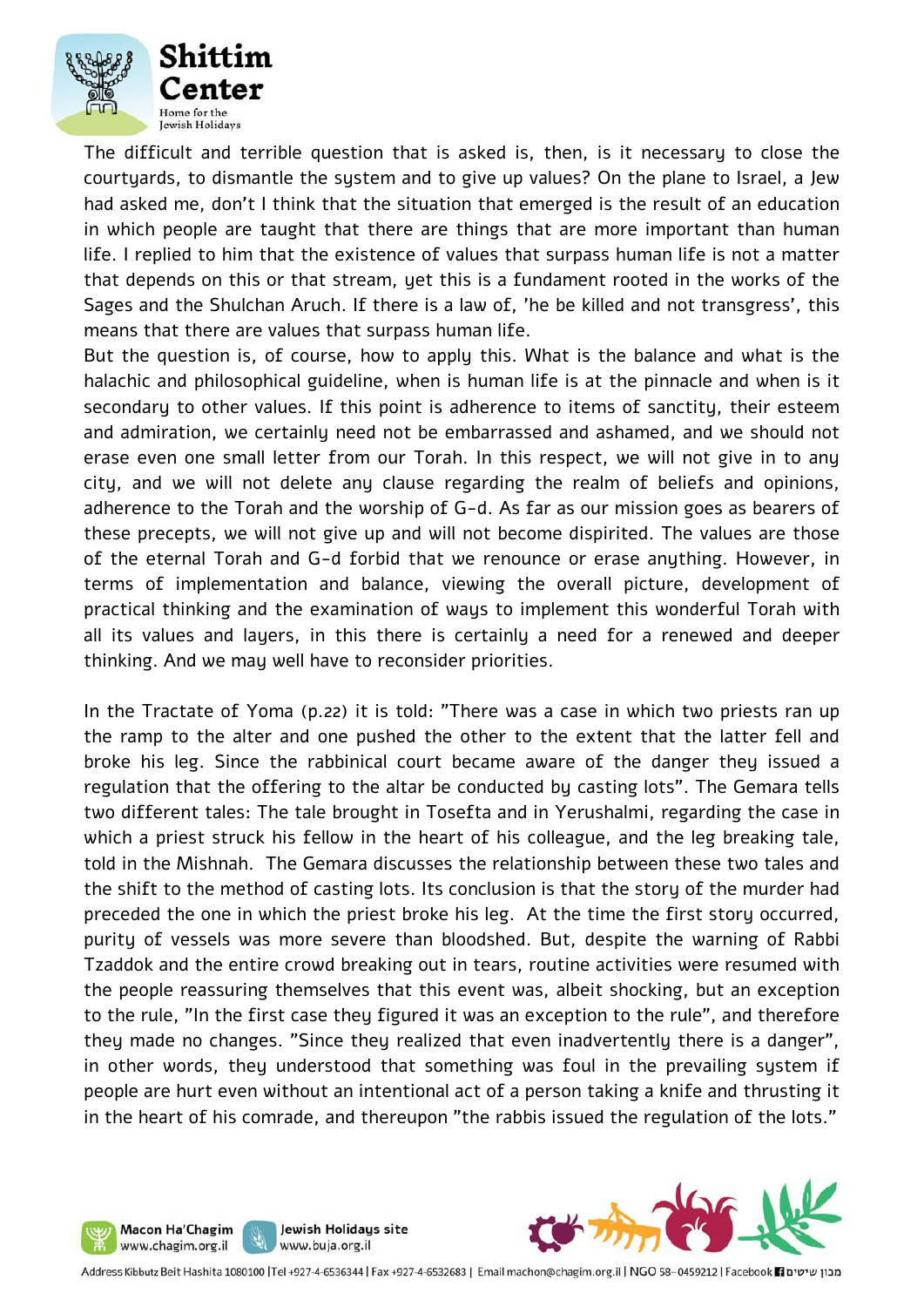

Why did not they enact the lottery system in the first instance? he answer is clear. Ideally, what is preferable, that people do the job and achieve their turn as it took place in the first story or as it was carried out in the second story? The first system was based upon individual ambition, on personal effort, on a man running, getting ahead and hoping. It cultivated dedication to values and devotion to the service. This was the first method. Whereas the lot-casting was a mechanical method. A fellow sits and types on a computer, prints out lists and hangs them on the wall. What is better, that people work out of identification, aspiration and 'envy of scribes' that would enhance their service, or, since some typist determined when they are to be on guard and when – in the kitchen? The answer is clear. But if one sees a single murder and feels that the method is connected to this since "in any case it is dangerous to him," so even when it comes at an educational expense - and it is not insignificant – our sages changed over from the method of motivation and personal incentive, with all its superiority, to the method of casting lots.

I do not know what in our situation is equivalent to such a move. But it is clear that we must do what our sages did:

1. To cry over of the matter.

Macon Ha'Chagim www.chagim.org.il

2. To rethink the matter regarding the city and the courtyards and the method used in the courtyards.

There is no doubt in this, at least as far as the public sphere is concerned. Certainly, in a world of beliefs and philosophies, we will not relinquish a thing, but when it comes to evaluating reality on the public and social plane, we must develop tools and approaches that differ from those currently prevalent...

... We have spoken so far about the courtyards, that is, the system, but there are also difficult and penetrating questions about the leadership of the system and its administrators. I do not wish to go into questions such as, "What did x say," "What did y say," that will divert the discussion and soul-searching from their proper course, but also if we ignore this stratum, our conscience must be engaged in the point showing up in the work of the sages in different contexts: "Anyone who can protest against the people of his household and does not protest takes the blame of the people of his household. If this is true regarding the people of his city – he carries the blame of the people of his city. If this is true regarding people all over the world – he takes the blame of people all over the world "(The exact quote is from the clear and concise wording of the Gemara of Shabbat 54:). To what extent someone who had the power to protest and he did or didn't protest, each person much reckon for himself and must engage in his own accountability. Yet I believe that I will not err if I claim – and I include myself in this rule – that it is very clear that the degree of protest was insufficient. Some did not protest, since they didn't understand the gravity of the situation and figured that there were merely some eccentrics, that at one time there was a situation in which an underground had been in



Jewish Holidays site

www.buja.org.il